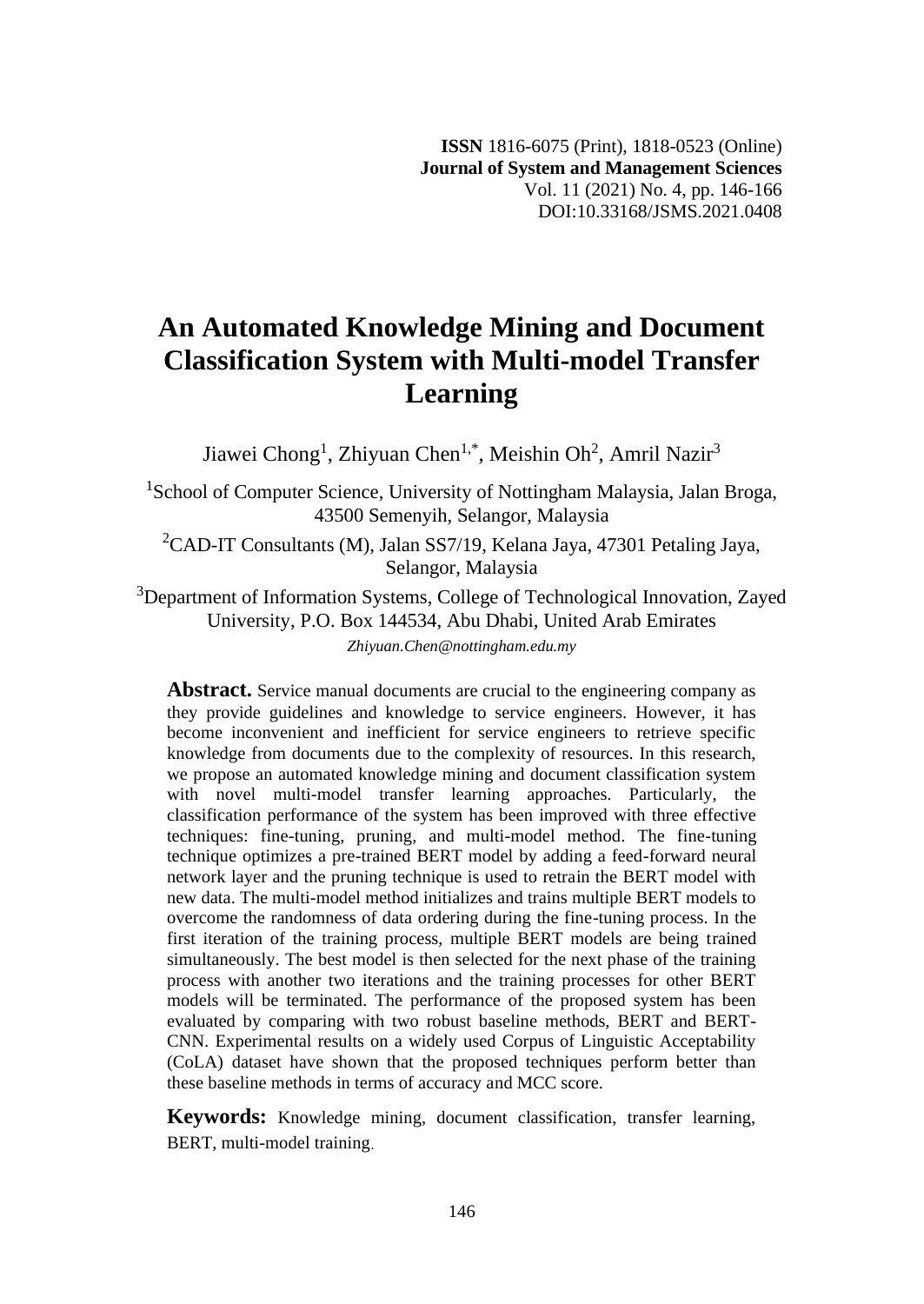## **1. Introduction**

Throughout the planet, especially within the developing countries, the middleincome groups are found to be the struggler of house-ownership problems due to incessant land price hikes, inflation and high prices of construction materials. In spite of national and international efforts aimed toward developing appropriate shelter policies and methods, no effective remedy has been found to cure housing deficits (UNCHS, 1995, 1996), especially for the middle-income group. Though there are organizations and policies to solving house ownership problems, they mostly suit either the upper-income group or lower-income group. So, the middleincome group should remain within the spotlight due to their difficulties in houseownership and thus affordability.

A service manual contains much information on the company's product, such as the maintenance, repair, and servicing of the product. These manuals are crucial to the engineering company as they will act as a guideline and knowledgebase for the engineers when they need to work on the product upon requested by the client. However, it has become inconvenient and inefficient for service engineers to retrieve specific knowledge from the service manual since the document typically has complex and different structures. This is also a barrier for a new service engineer to acquire new technical expertise in an effective and timely manner.

In this paper, we propose an automated knowledge mining and document classification system to solve this problem. The idea is to mine data and build a knowledgebase system from service manual documents. With the knowledgebase, service engineers could directly retrieve and gain knowledge without referring back to the original service manual. The proposed system works as an improved version of a diagnostic tool that offers better accuracy in knowledge mining and document classification. There are two main components of the system, namely, data extraction and data classification. For data extraction, the knowledge will be mined from various documents with different structure, such as free text, or in tables. The system will automatically convert the input documents into the format that the classification component can process. Subsequently, data classification using Natural Language Processing (NLP) will be applied. A machine learning model, Bidirectional Encoder Representations from Transformers (BERT) is integrated as a system engine to classify the pre-processed documents into the categories. And then, the classified document is stored into the knowledgebase accordingly based on the symptoms, causes, and possible solutions.

The main focus of this study is to propose a novel multi-model transfer learning approach with pruning and fine-tuning processes, which aims to improve the performance of the pre-trained BERT model in the task of text classification. An additional untrained layer is added to the pre-trained BERT model so that it could be trained and fine-tuned accordingly to the given task. A multi-model BERT is introduced to overcome the randomness of training data in order to achieve the best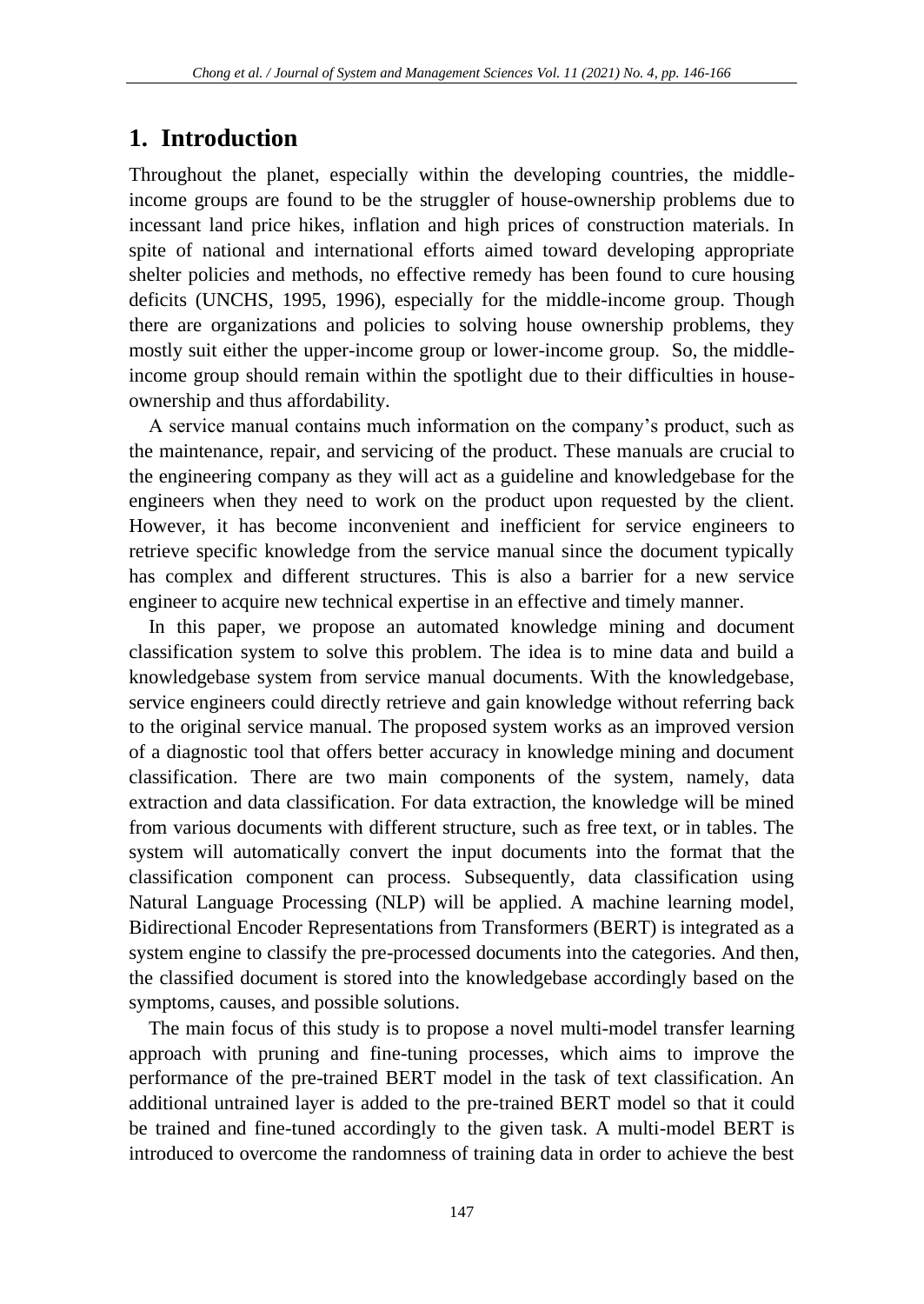accuracy with the given dataset. Pruning is introduced to stimulate further learning of the model, and fine-tuning is also used to enable the model to focus on a specific domain task. A web application is also included in this research to host the deployed model and to provide a web interface for user interaction.

## **2. Related Works**

#### **2.1. Automated Knowledge Mining and Text Classification Systems**

Riel and Boonyasopon propose Content Analysis Toolkit (CAT), a text mining tool to mine knowledge by extracting explicit and implicit knowledge from a large collection of electronic text written documents (Riel & Boonyasopon, 2009). Preprocess of data is widely used in NLP tasks for dimensionality reduction by data cleaning and transform the data into an analyzable format. However, pre-processing techniques such as fine-tuning and pruning methods have not been applied. This may lead to an increase of noise in the model due to the use of meaningless data in training, making it impractical to be generic (used by any domain). An expert in the domain knowledge is required to configure and review the system output during the model's training to achieve better accuracy. Sarioglu proposed using NLP features in the medical research community on patient reports to generate a structured output (Sarioglu et al., 2012). In their work, binary topic classification is used to determine the performance of the system. This classification is done by categorizing the topic of the input data into two classes: a positive class which has the correct corresponding medical terms, and a negative class which has words that do not belong to the class. Topic modeling is applied to identify the abstract "topics" that exist in a collection of documents. However, binary topic classification suffers when the dataset is imbalanced and has the effect of bias learning.

The results from the different combinations of pre-processing tasks have been obtained and analyzed by Uysal and Gunal (Uysal & Gunal, 2014). They have empirically examined the effects of applying various pre-processing tasks and demonstrated the importance of applying data pre-processing tasks. Interestingly, their results vary significantly across a different combination of pre-processing tasks on Turkish and English news datasets. The pre-processing tasks used in the experiment are 16 different combinations of tokenization, stop-word removal, lowercase conversion, and stemming on e-mails and news datasets. Their empirical results demonstrated the importance of sequence and combination of pre-processing tasks, as the best combination is able to perform 517% better than the worst combination on average in terms of F1-score. Nonetheless, as different techniques have their own preferred method of pre-processing, the proposed method is not suitable as it requires one to evaluate a different combination of pre-processing techniques for specific domains experimentally.

In the field of text classification, Howard and Ruder proposed Universal Language Model Fine-tuning (ULMFiT), a method for transfer learning and fine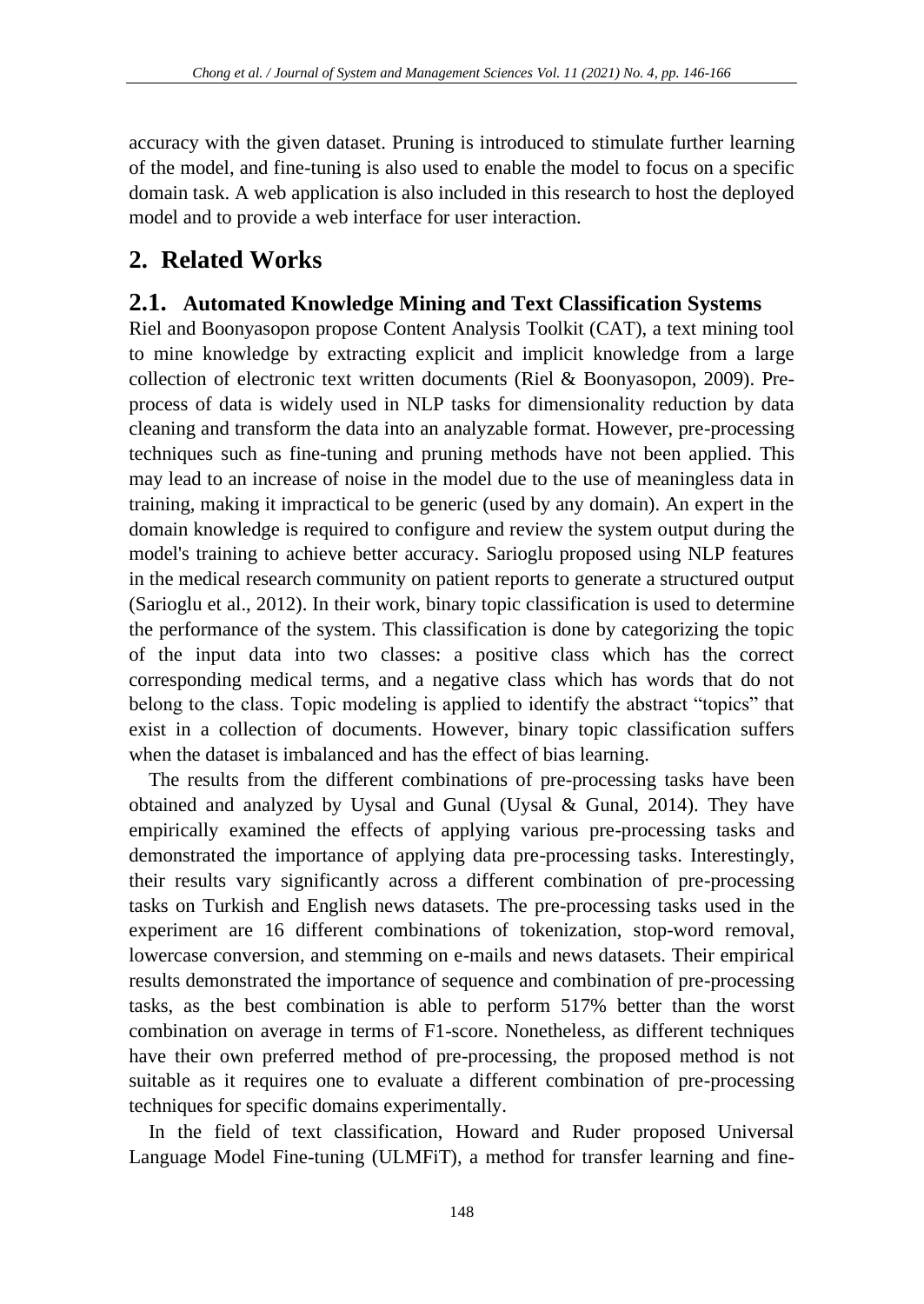tuning (Howard  $\&$  Ruder, 2018). Their study has catalyzed the development of transfer learning in text classification tasks for NLP, especially when a limited amount of labeled data is presented to the model for training. This study has proved the importance of fine-tuning, yet their proposed fine-tune process is highly dependent on the model and datasets. When a model is trained with a different dataset, the learning performance of the model differs as the model might learn specific data better. Thus, the fine-tuning process should be tailored for each model and dataset. Zschech et al. proposed the design of a system that provides intelligent assistance, which can offer the most suitable suggestion of class according to the input (Zschech et al., 2020). Their classification models primarily focus on SVM and KNN. Their system takes the user's problem statement as input and preprocesses the input with NLP before applying classification. However, the complexity of this system design introduces large execution overhead as a long time for training necessities and needs a specialized processor such as GPU to execute.

Krishnalal et al. designed an intelligent system for online news classification based on a hybrid model that includes SVM and Hidden Markov Model (HMM) (Krishnalal et al.,2010). Once the text has been pre-processed, feature selection is applied to the text using HMM. Then the text is classified based on the SVM model. Yet, a different dataset domain can be used in the experiment to show the robustness of the model for prediction in various areas of interest. A hybrid text classification approach which is based on K-nearest neighbor (KNN) and SVM is implemented by (Wan et al., 2012). The parameters of a model have a high impact on the model's performance, leading to either positive or negative effects. Their proposed work has managed to overcome this problem by lowering the dependency of parameters on the classifiers. However, the running time of this approach is high due to degradation in its efficiency of the use of the validation set.

## **2.2. Machine Learning Techniques**

Several different machine learning algorithms have been proposed to build the model for text classification (Mahmood et al., 2020), (Ou et al., 2014). Aurangzeb et al. reviewed the methodologies and essential techniques for different machine learning algorithms to solve the tasks (Aurangzeb et al., 2010). More studies have been conducted to explore new strategies that can improve the efficiency throughout the classification process in different specialized fields. We briefly review the most recent work in this area.

## **2.2.1. Support Vector Machine**

Srivastava and Bhambhu explore Support Vector Machine (SVM) for text classification (Srivastava & Bhambhu, 2010). Different kernel functions have been applied on different datasets, in which the results are compared and analyzed. However, they did not consider any pre-processing tasks. Dadgar et al. proposed a text mining approach using TF-IDF and SVM for news classification. The proposed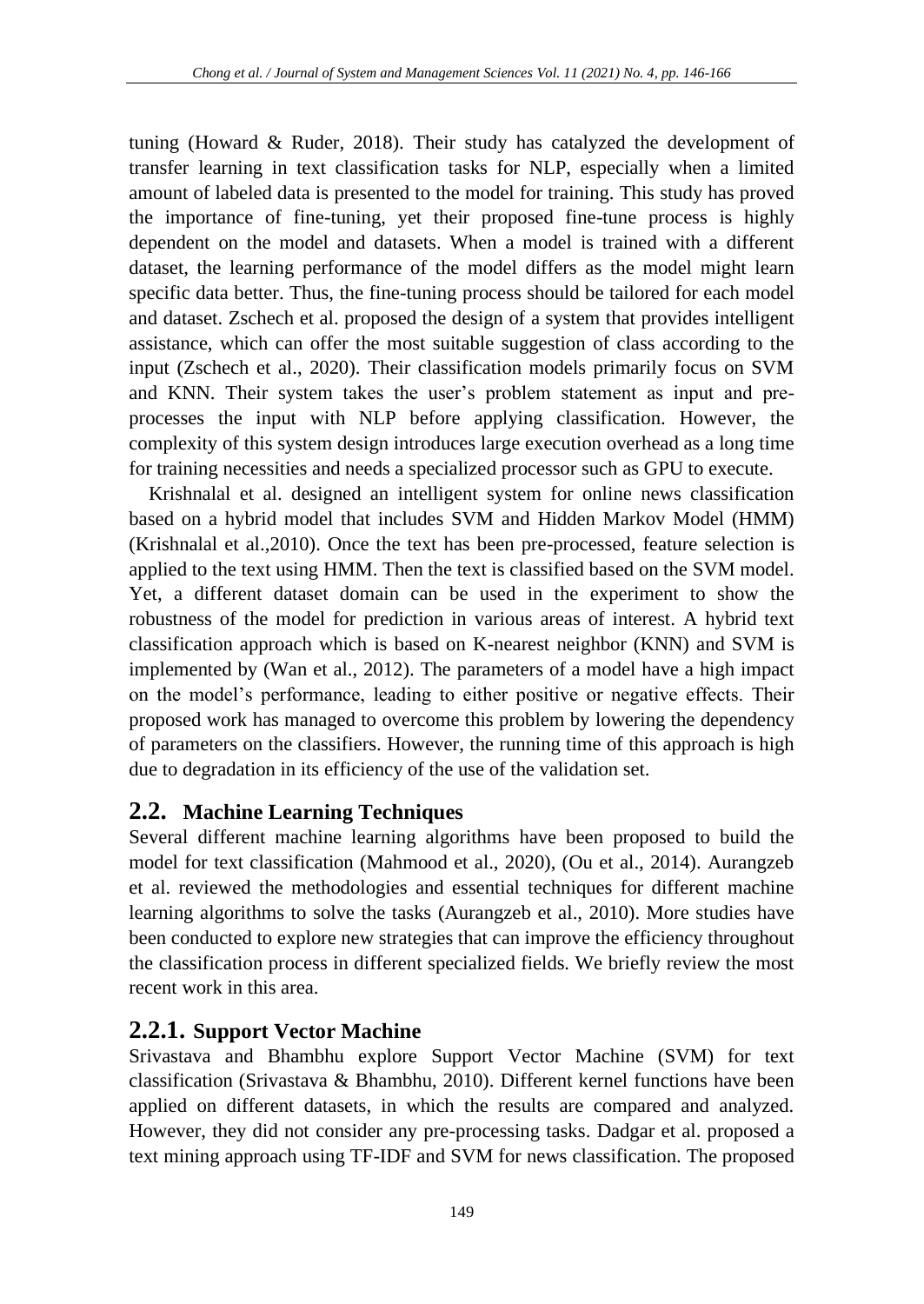approach consists of three main steps, text pre-processing, feature extraction using TF-IDF, and classification based on SVM (Dadgar et al., 2016). Nonetheless, the performance is only made on the trained model, and thus a bias judgment might be made during the training and overfits the model. Islam et al. also applied TF-IDF with SVM for the Bengali document classification task (Islam et al., 2017). They demonstrated the robustness of their implemented text classification model in different grammar languages, such as Bengali, other than English. The model achieved an average accuracy of 92.57%, as the model is trained with a large-scale dataset, and the performance using a smaller dataset might be affected negatively.

#### **2.2.2. Deep Learning**

Convolution networks (ConvNets) is a deep learning algorithm that is designed to take in an input image, then assign weights and bias to aspects in the image. The objective of ConvNets is to differentiate between different images. As ConvNets will require a large dataset to work, it is hardly applied to text classification tasks. Zhang et al. applied character-level ConvNext for text classification (Zhang et al., 2015). The performance of the model might be degraded due to the lack of training by using a smaller-scale dataset.

A new architecture based on Very Deep Convolutional Networks (VD-CNN) is introduced by (Conneau et al., 2017) for text processing. This deep problemspecific architecture can obtain a better performance than a one hidden layer neural network that is fully connected as it can develop hierarchical representation. However, the increase of depth in the convolutional network has also increased the complexity of the model with the complicated function while increasing the probability of overfitting and affecting the network's generalization.

Yin et al. have conducted a study comparing CNN and RNN for NLP (Yin et al., 2017). Based on the result, RNN has the best and robust performance for a broad range of tasks. Optimization of parameters tuning is shown to be important as it will affect the performance of the model directly. However, training an RNN is a difficult task due to its architecture. RNN model is not a feed-forward neural network, and it has a more complex signal movement. The RNN model also faces a vanishing gradient problem as the model is trained by the backpropagation method. The gradient tends to vanish over time when it is passed back through many time steps.

Moreover, Yao et al. have presented the utilization of graph convolutional networks for text classification (Yao et al., 2019). A single text graph is built for a dataset according to the document word relations and the word co-occurrence. Then, the Text Graph Convolutional Network (Text GCN) is applied to learn from the dataset. However, the GCN mode is inherently transductive (transductive learning does not build a predictive model, also known as semi-supervised learning), as unlabeled test document nodes are included in the GCN training. This is a major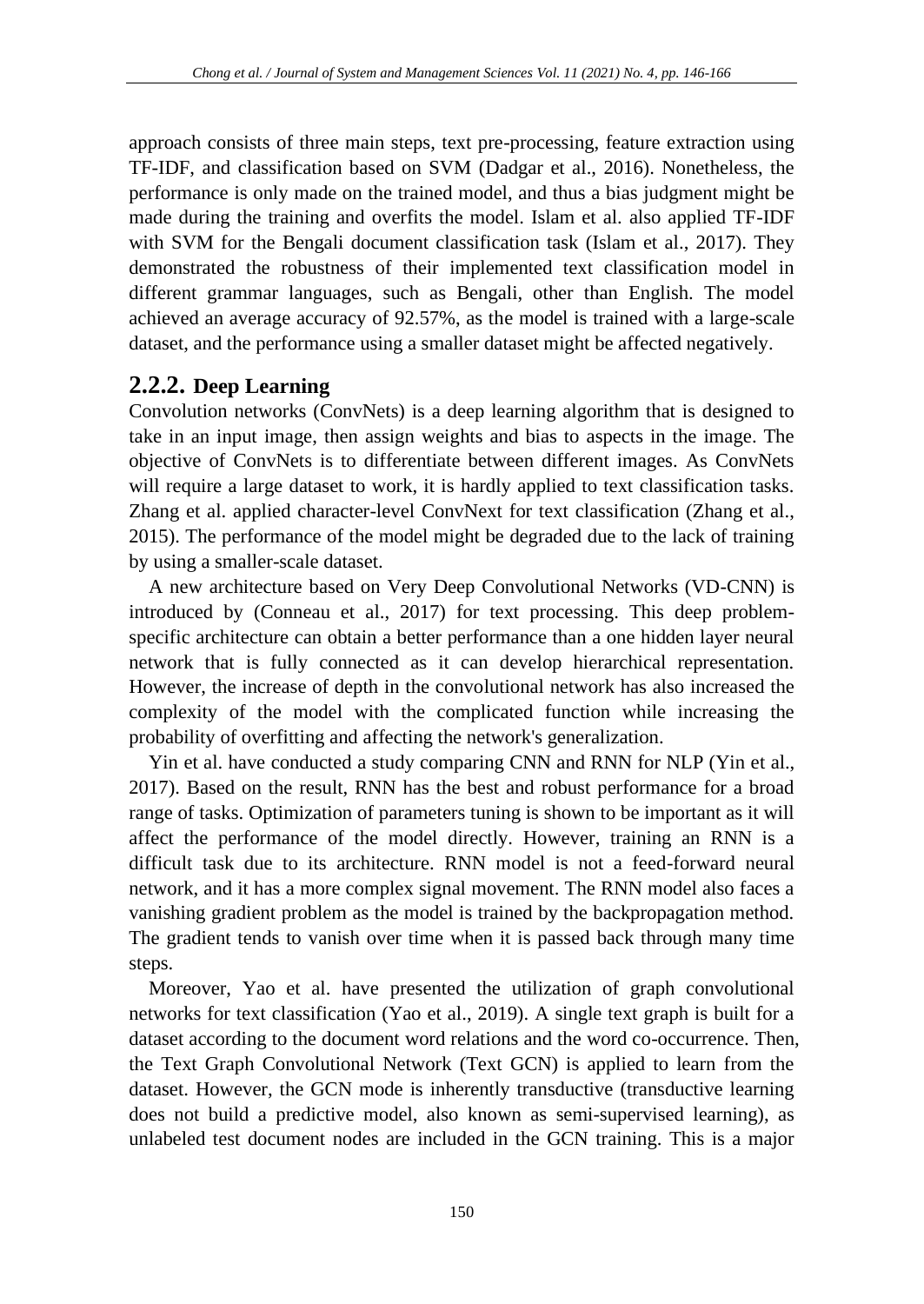limitation because the model could not compute embeddings in a reasonable amount of time. It will not be able to predict unseen test documents accurately.

#### **2.3. Fine-tuning Methods**

The use of BERT in document classification is studied by Adhikari et al. to accept the hypothesis that BERT can be fine-tuned to achieve state-of-the-art results using several datasets (Adhikari et al.,2019). The fine-tuning of BERT is done by optimizing the number of epochs, batch size, learning rate, and some other hyperparameters. The authors have analyzed the model performance with different parameter values and found the most suitable parameters. However, the parameter values vary across different datasets, and there is a need to find the optimal value for the different datasets. Nonetheless, this work has become one of the foundations in studying fine-tuning of BERT for document classification. Zhu et al. made comparisons between BERT and SVM to identify and categorize hate speech in social media (Zhu et al., 2019). A pre-trained BERT Transformer is used, and the authors have further fine-tuned it. This study has shown the capabilities of the BERT model in solving text classification tasks, but the fine-tuning technique used by the authors only involved the addition of an extra layer on top of the base model. The authors implement no further improvement of the pre-trained BERT model in their work.

Sun et al. have investigated several fine-tuning methods for BERT by conducting experiments on text classification tasks (Sun et al., 2019). They proposed a general solution consisting of three main methods: pre-train BERT with in-domain data and within-task training data, fine-tuning strategies, and multi-task fine-tuning. But, training the model with more data will also increase the computational time especially when the machine learning model is only targeted at a specific domain. Zhang et al. reviewed standard practices in fine-tuning BERT (Zhang et al., 2020). Based on the review, many researchers have demonstrated that fine-tuned BERT gives a superior and state-of-the-art performance in the NLP area. Common practice typically focuses on three optimization methods: 1) bias correction in BERTAdam optimizer, 2) re-initialize the top later of pre-trained BERT, and 3) allocation of additional training time for stabilizing the fine-tuning algorithm. However, these approaches are not suitable for smaller datasets due to insufficient training data after the layers are re-initialized. This has an effect on deteriorating the model's performance.

A new mechanism is introduced by Xu, Qiu, Zhou, and Huang that improves the fine-tuning of BERT by self-ensemble and self-distillation methods (Xu et al., 2020). Initially, a few base models are combined by using the average parameter value. Then, knowledge distillation is carried out by allowing the current BERT model to learn from the self-ensemble model. However, this algorithm involves the pre-training process of BERT and high training time that can reach up to 54 hours using TPUv2. An optimization algorithm is required to reduce the overall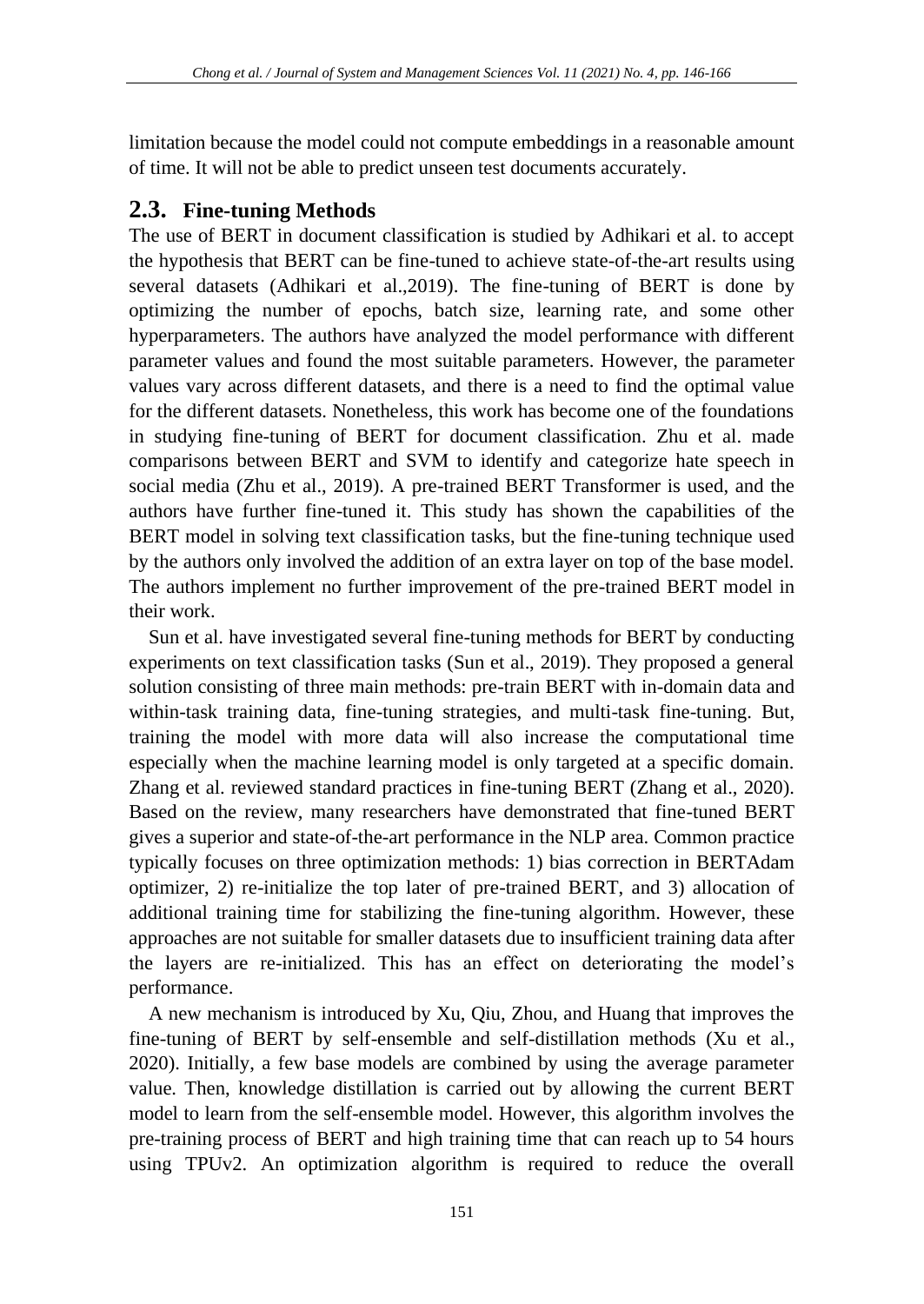complexity and training time in order to make their methods practical. As for most machine learning models, the performance of the models will show a drastic deterioration when there is a change in domain and training data. Ma et al. have presented a novel framework that aims to improve model adaptability when applied to different domains (Ma et al., 2019). BERT-based domain classifier is first trained with different data that are labeled with their respective domain. However, this framework is also not useful when the main objective of the model is focusing only on a specific domain, and further, the approach also requires a large number of training data. Other than focusing mainly on the pre-trained BERT model, researchers have also been looking at combining the advantages of BERT and other classic machine learning algorithms, such as CNN, RNN, SVM, and others. Zheng and Yang proposed a new method by using a BERT-CNN model to improve the performance of BERT in text classification (Zheng & Yang, 2019). In this model, CNN is used to transform the task-specific layer of BERT to acquire the text's local representation. Similarly, this proposed method requires higher computational time due to the computational burden of the CNN classifier in the training process.

In the study by Sajjad et al., the performance of BERT, RoBERTa and XLNet models are able to maintain up to 98% of their original performance when 40% of their architecture layer are pruned (Sajjad et al., 2021). In this work, the authors have shown that dropping layers in pre-trained models can lead to efficient transfer learning while providing a cheap way to get a smaller model of BERT rapidly in terms of memory and speed. Although the proposed models perform more efficiently, their accuracy of prediction results does not improve compared to the original models. Instead, we proposed a new method in our work, including pruning, while our models achieved higher accuracy than the original model.



Fig. 1: System architecture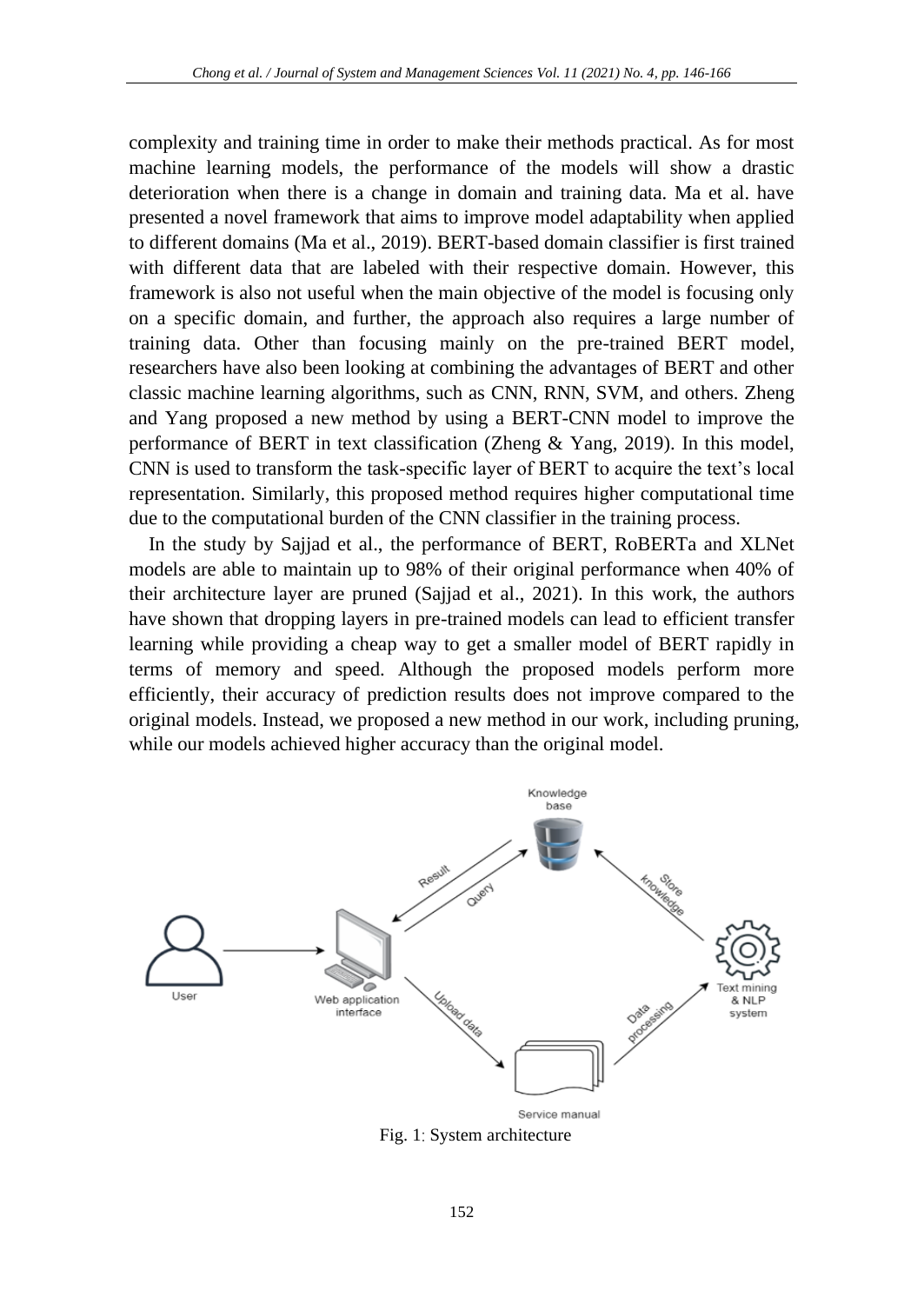## **3. System Structure**

The proposed system structure has been shown in Figure 1. Once the web application is started, the user will have two options: uploading the service manual or sending a search query. When the user uploads a service manual to the web application, data extraction and data classification processes will be carried out automatically. As for the query function, if the user decides to send a search query on the web application, the requested data will be displayed on the web application. The fine-tuning process is shown in Figure 2(a). Data extraction will be carried out during the initial stage once the service manual is successfully uploaded to the system. All the text data will be read and extracted for the upcoming process to mine the knowledge. Before proceeding with text classification, the data will need to be pre-processed as the unstructured data might consist of useful data and useless data and noise, which will affect the performance of classifiers (Kuma et al., 2018). The useless data does not contain any beneficial information, such as duplicated data and irrelevant data captured due to the error during data extraction. The process and techniques used in pre-processing can be seen in Figure 2(b). The embeddings are added to the input to tokenize each word in the sentence.



Fig. 2: (a) Fine-tuning process (b) Pre-processing process

Segment embeddings and positional embeddings are also added to the input to differentiate between different sentences and indicate the position for each token from the original input sentence. As the proposed machine learning model, BERT has a limitation on the word limit, which is 512 words for the input. The padding and truncating processes are applied to ensure all input sentences in the dataset have a fixed length. In the experiment, the maximum length of the sentence is fixed at 64 since it is slightly larger than the maximum sentence length of the dataset used. Then, the attention mask for each token is stored as identification of the type of token. During pre-processing, the raw data is converted into a specific structure and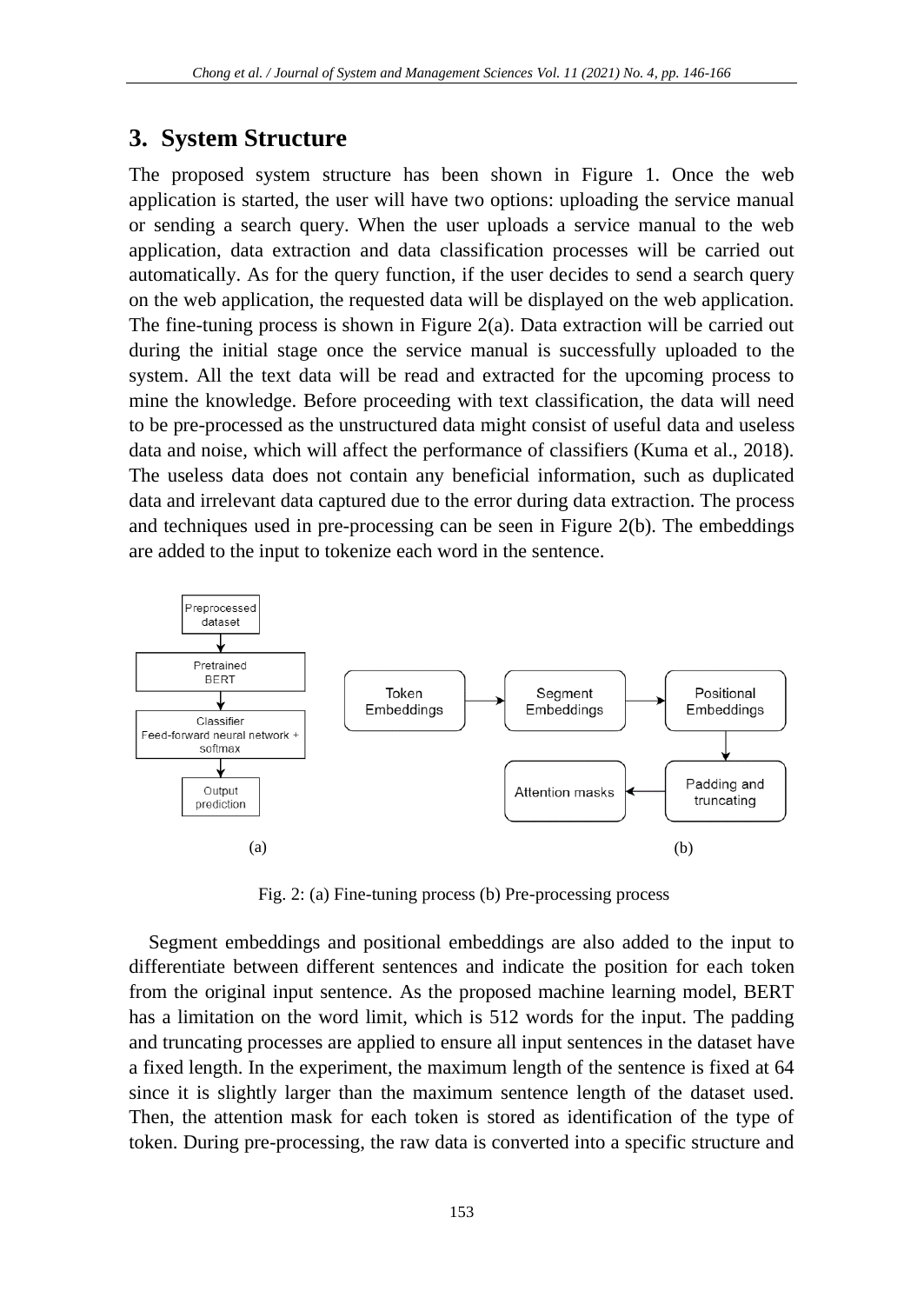format that can be fed directly to the machine learning model to predict the classes. The raw data are processed to the dimensionality of three: the input IDs, attention masks, and labels of each respective input sentence.

Once the raw data is processed, it proceeds to classify the text using the BERT model. The encoder receives input to the model in a sequence of the token after the data is pre-processed. The tokens are then converted into vectors and pass to the neural network for processing. This pre-trained BERT model is fine-tuned using our proposed fine-tune technique and is further trained with the provided dataset to generate a prediction of the data according to their related category.

During fine-tuning, an additional layer of the classifier with feed-forward neural network and softmax function is added on top of the pre-trained BERT model to further train the model according to the given task. The additional layer consists of untrained neurons and could be trained for classification tasks instead of training a model from scratch. Users may provide feedback regarding the classification result to improve the system's accuracy. The processed data will be stored in the knowledgebase according to the label of its classification as "knowledge". The user can use a query to fetch the "knowledge" out from the database more efficiently.

## **4. Methods**

#### **4.1. Data Extraction**

The structure of service manuals varies across different brands or models, and the information from the service manuals forms "knowledge" that the user needs. Data extraction is required for the system to extract the wanted data from the document and transform it to the correct format that the proposed classification model can process. Physical extraction is used in this system as it reads the raw data from the input document, then converts the format of data for output.

In this study, tabula-py is used to read the table data from the input document in PDF format. Then, the raw data is converted to TSV, which can directly pass to the classification model as input. As the input document might contain unwanted data, such as the figure's caption, table title, intervention by domain expert is needed here to check and review the extracted data. This review process is required to ensure the system could perform well in classifying the data in the specific domain while cleaning the extracted data by removing the unwanted information.

#### **4.2. Multi-model Training, Pruning and Validation**

The random ordering of training data will affect the performance of the BERT model after fine-tuning (Sajjad et al., 2021). This problem often negatively affects the model performance, primarily when a smaller dataset is used to fine-tune the BERT model. When the last set of training samples mainly consists of noise, it will lead to backward training of the model as it is not learning correctly.

Therefore, multiple BERT models are initialized and trained during the fine-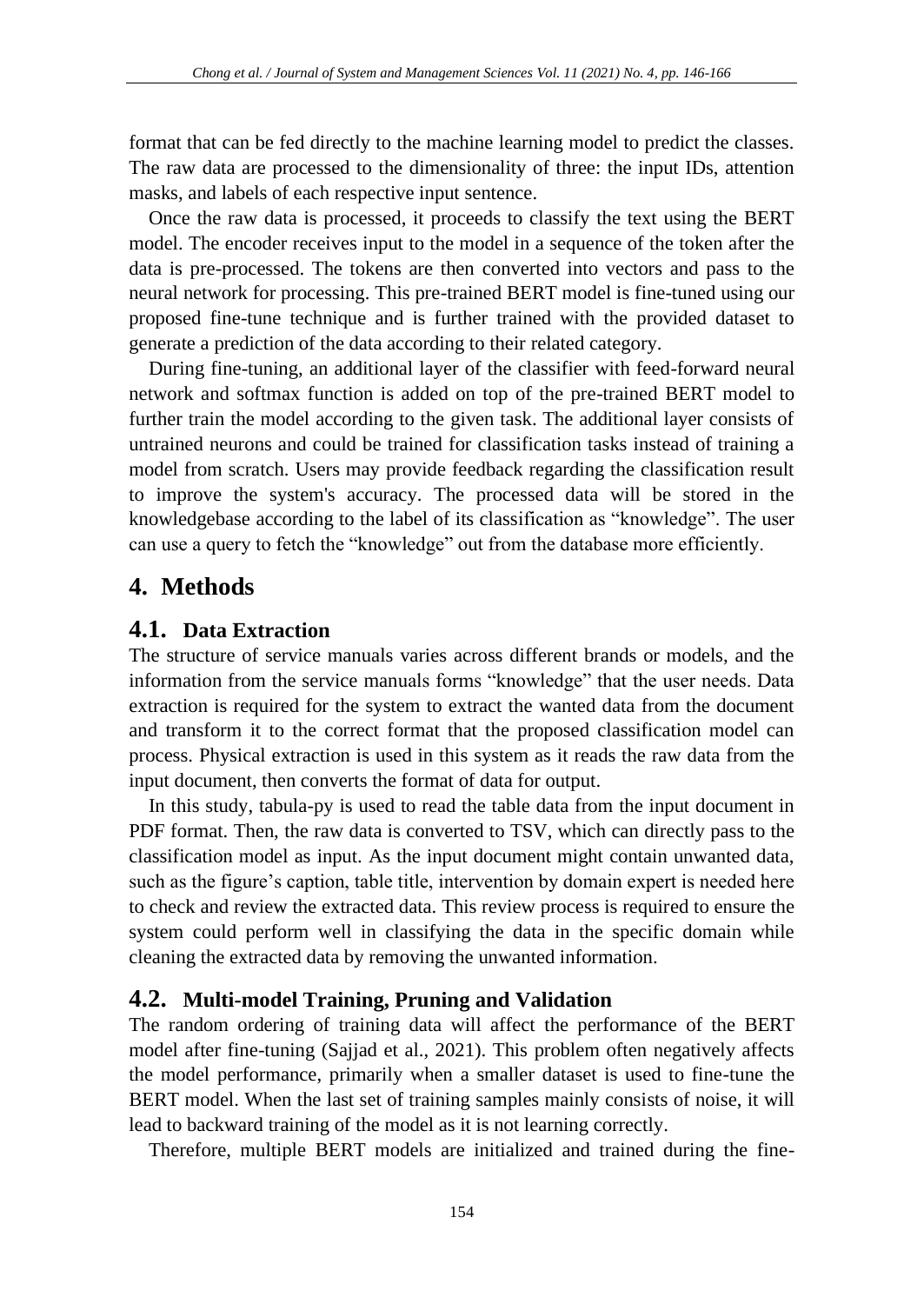tuning process. The performance of each model is evaluated, and the potential best model is selected during this stage. Early stopping is carried out on the other models that did not perform well to minimize the training and computational time. Identifying the potential best model earlier during training is crucial since only one model is picked out among the others. All resources could be allocated to train the model further. The evaluation of the model during the selection process could also be used to indicate that the model has learned from the training data, which has a better order.

BERT is pre-trained on a large corpus consisting of data that might not be helpful and relevant when the BERT model will be used on a specific domain area. When a smaller dataset is used to fine-tune the BERT model, the model is highly prone to overfitting as it will rely more on the pre-trained weights. Pruning is introduced in this proposed method to allow room for new growth in the model's learning process while reducing the model capacity. The attention heads of the first layer are pruned to remove the information gained from pre-training. Since the model is undergoing the fine-tuning process, it is trained from scratch with the given dataset and will perform better in the respective task and domain. The first layer is chosen here as it consists of the least transferable knowledge and would not affect the model's performance negatively due to the lack of training data.

While tuning the hyperparameters of a model, the validation dataset is the sample of data that could be used to provide the fitness evaluation of the model that is unbiased on the training dataset. Although the model does not learn directly during validation, the model improves indirectly by using the validation set results to update the higher level hyperparameters. The number of validations is increased in this study as it could help in improving the accuracy of the model and its performance. Instead of evaluating the model once per epoch, the model is evaluated with the validation set 10 times during an epoch. This is to maintain the balance between the model performance and computational time, and it is a resource-intensive process.

#### **4.3. Fine-Tuning**

The pre-trained BERT model has already been encoded with the information learned from the huge corpus regarding the English language (Devlin et al., 2018). Hence, fine-tuning the model according to the given task and respective dataset is an effective method since less training time is required to complete this process. This model's pre-trained weights have also allowed the model to use a much smaller dataset to achieve a reasonable accuracy instead of building a new model from scratch.

An additional linear classification layer is added to the pre-trained BERT model to fine-tune it for the classification task. The library package from Hugging Face is used in this study as it provides an interface in PyTorch that could be used for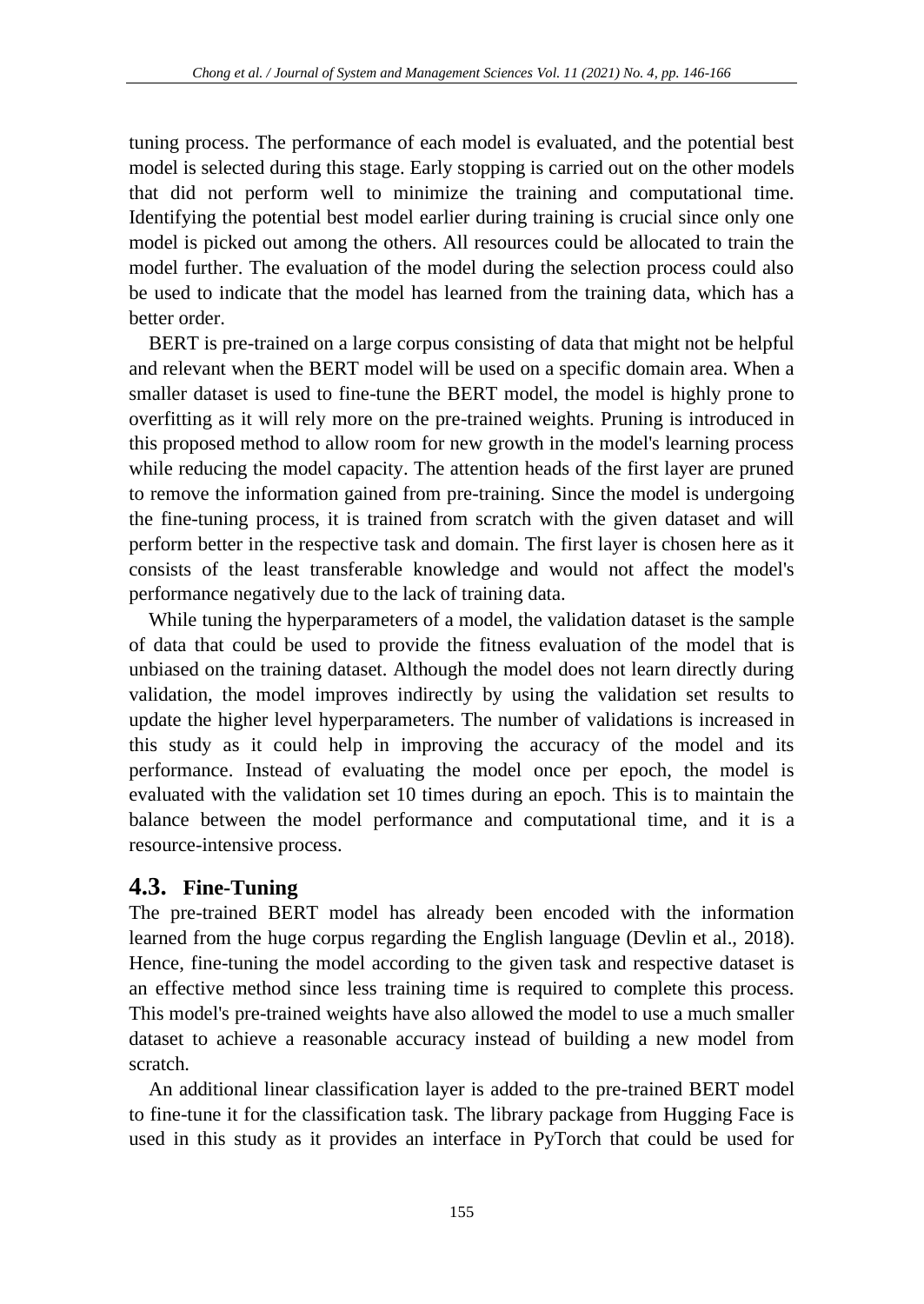modification of BERT with pre-built classes. Unlike training from scratch, finetuning the pre-trained model requires significantly less computational time and less data for further training as the pre-trained model has already trained on a large corpus. Only a few epochs are needed to train the model, and it will be able to achieve state-of-the-art results.

As suggested by Kumar et al., the parameter values are selected based on the author's recommended values (Kumar et al., 2018). A few experiments are carried out to identify the optimum value among the range of suggested values for each parameter of the BERT model. The proposed parameter values used here are shown in Table 2. The parameter values are typically tailored for all machine learning models to obtain the best model performance in their respective tasks and domain. In this study, BERT performs classification tasks by utilizing the machine learning algorithm to learn from experience and the given data. The BERT model is trained on a dataset that contains the data related to the given task domain and improves its performance from the past experience without being explicitly programmed. These parameters in the BERT model act as a balance between the overfitting and underfitting of the model during fine-tuning and tuning process and could be tweaked to achieve the best result. Different parameter values have been extensively tested on the BERT model in our work, and the optimal values for each variable are identified and used during the experiment.

#### **4.4. Web Application Knowledgebase**

Once the machine learning model has completed training, the entire model package is saved and downloaded for deployment purposes. A simple web application that provides CRUD (Create, Read, Update, Delete) operation is created using HTML, CSS, and Flask. This web application is connected to SQLite used as the database here to store the records as "knowledge". Once the model has completed training and has been fine-tuned, this model is integrated into the knowledgebase as an engine that will automate the data classification process according to the predefined category as in the trained data. Then, the processed data is stored in this knowledge base with their label accordingly. Users could proceed to perform query operations to retrieve the data as per their request.

## **4.5. Model Descriptions**

## **4.5.1. Proposed Fine-tuned BERT (Model 1)**

The proposed algorithm to fine-tune the BERT model is shown in Algorithm 1. In this proposed method, only one model is focused on and used for training. Initially, the input data is pre-processed according to the steps shown in Figure 2(b). The dataset is split into 80% for training data while 20% is validation data for model evaluation. Data sampling is performed on both training and validation data randomly. As the data is sampled randomly without replacement, the process is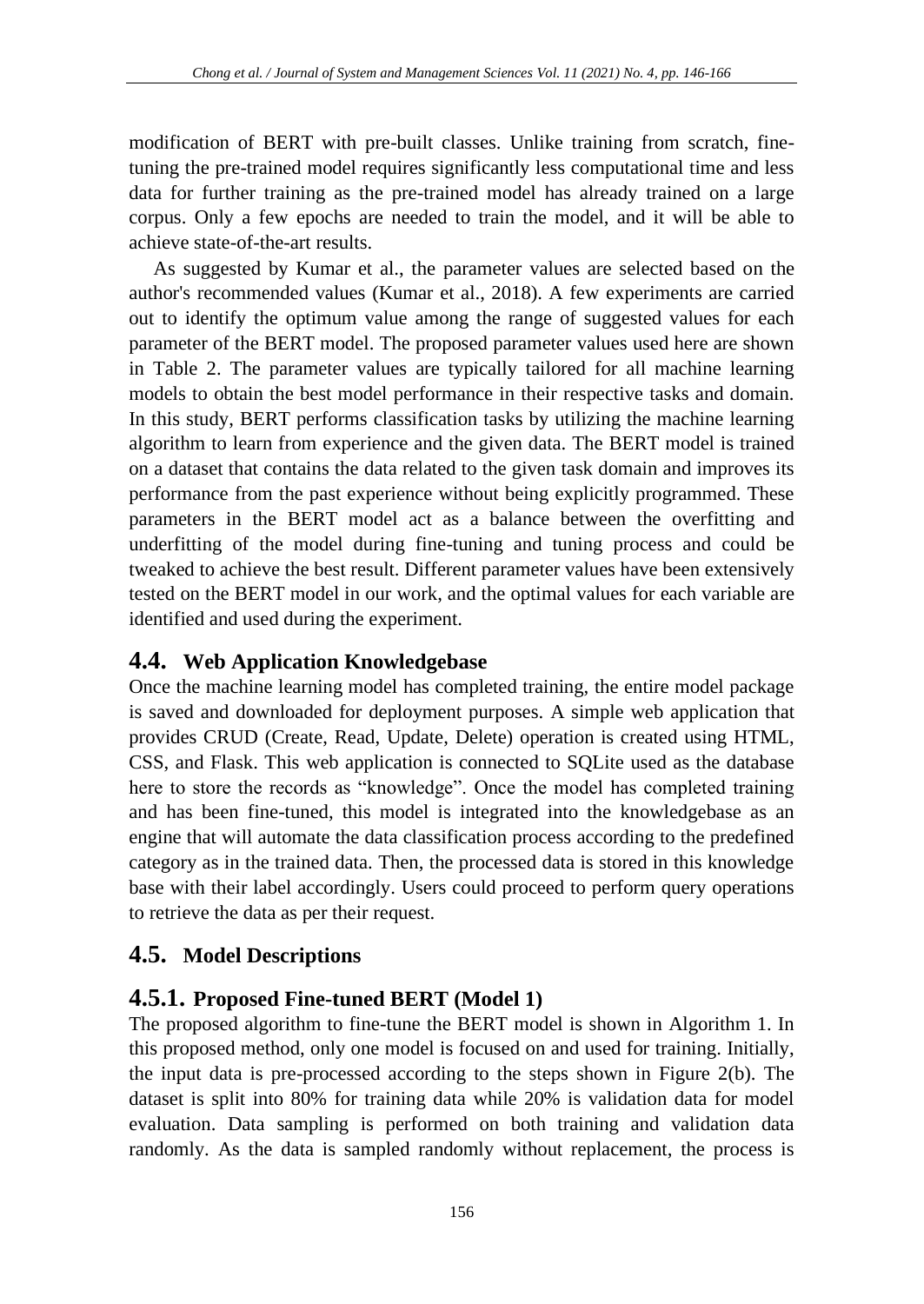|           | <b>Algorithm 1 Model 1</b>        |
|-----------|-----------------------------------|
| $\bullet$ | <b>Input:</b> Number of epoch $E$ |
| $\bullet$ | Set $E = 3$                       |
| $\bullet$ | Preprocess data                   |
| $\bullet$ | Splitting data                    |
| $\bullet$ | Sampling data                     |
| $\bullet$ | Initialize BERT model             |
| $\bullet$ | Prune first layer of model        |
|           | for $e = 0$ to E do               |

carried out on a shuffled data. Hence, it would produce a different sequence of data that would be used to train the model every time data is sampled.

- Model training
- Model evaluation
- **end for**

The model is initialized by loading the pre-trained BERT model from the Hugging Face library with the additional layer on top. The BERT model used is BERT-Base, Uncased, which has 12-layer, 768-hidden, 12-heads, and 110M parameters. The parameter values of the model are also initialized during this step to fine-tune the model. Before the model training is started, all attention heads in the first layer of the model are pruned. Then, the model is trained and evaluated for three epochs. The model's hyperparameters are updated automatically during each epoch through backpropagation to improve the model performance.

## **4.5.2. Proposed Fine-tuned Multi-model (Model 2)**

The proposed algorithm to fine-tune the Multi-model BERT model is shown in Algorithm 2. As opposed to Model 1, three models are trained initially, and the best model among them is selected as Model 2. The input data is pre-processed according to the steps shown in Figure 2(b). The dataset is split into 80% for training data while 20% is validation data for evaluation. The process flow of finetuning for Model 2 is shown in Figure 3. Three models are involved in the finetuning process of Model 2, and three different sets of training data are used to train each model respectively. Then, each model undergoes the same series of steps, which are pruning, training and validation. After the first iteration, the best model is selected based on accuracy and continues to train for two epochs more before the completion of fine-tuning.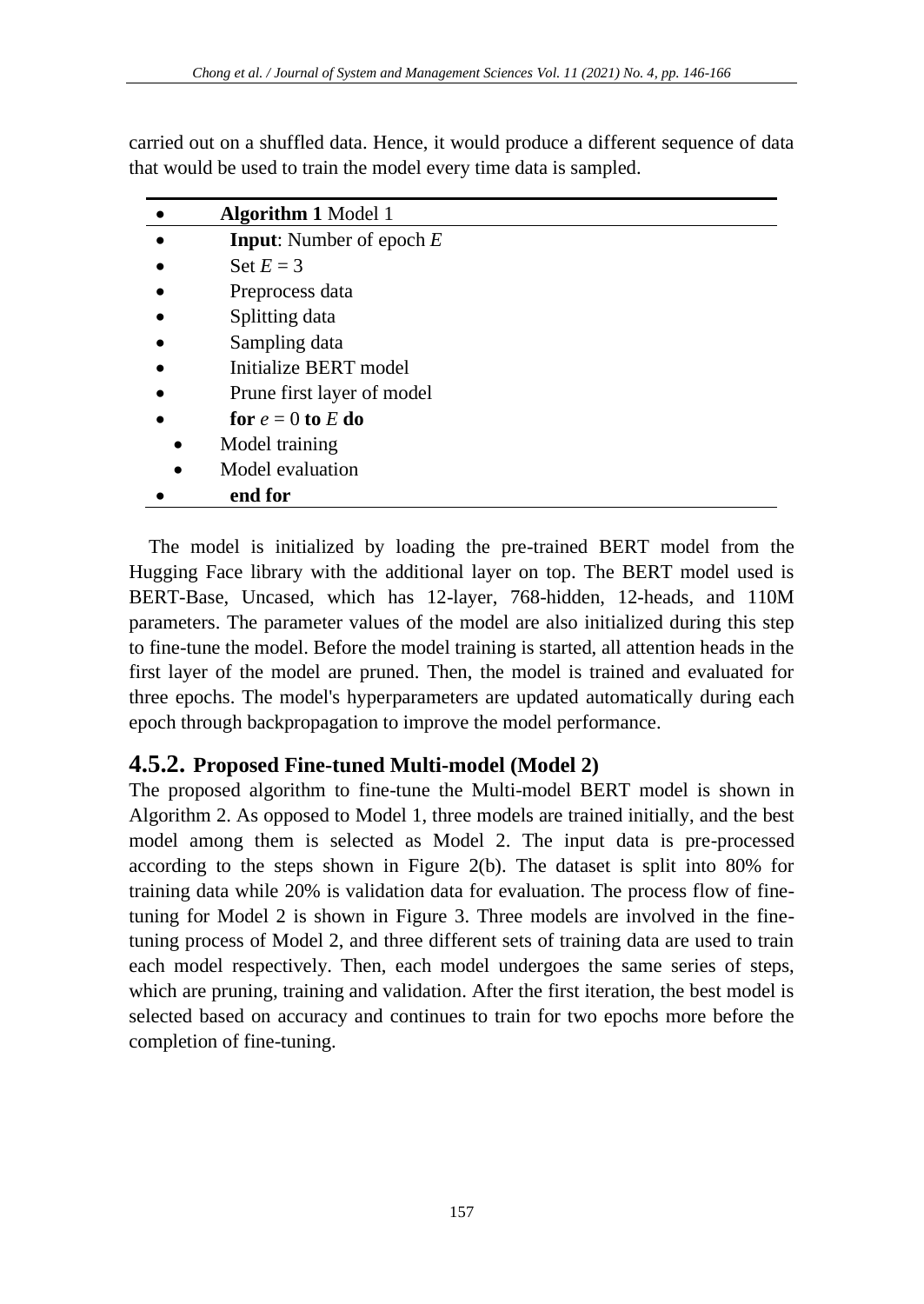| <b>Algorithm 2 Model 2</b> |
|----------------------------|
|----------------------------|

• **Input**: Number of epoch *E*

- Set  $E = 3$
- Preprocess data
- Splitting data
- Sampling data
- Initialize three BERT models
- for  $e = 0$  to  $E$  do
- if (e **equals** 0)
	- Prune first layer of model
- Model training
- Model evaluation
- Select the highest accuracy model
- Continue to next iteration
- **end if**
- **end for**



Fig. 3: Fine-tuning process for Model 2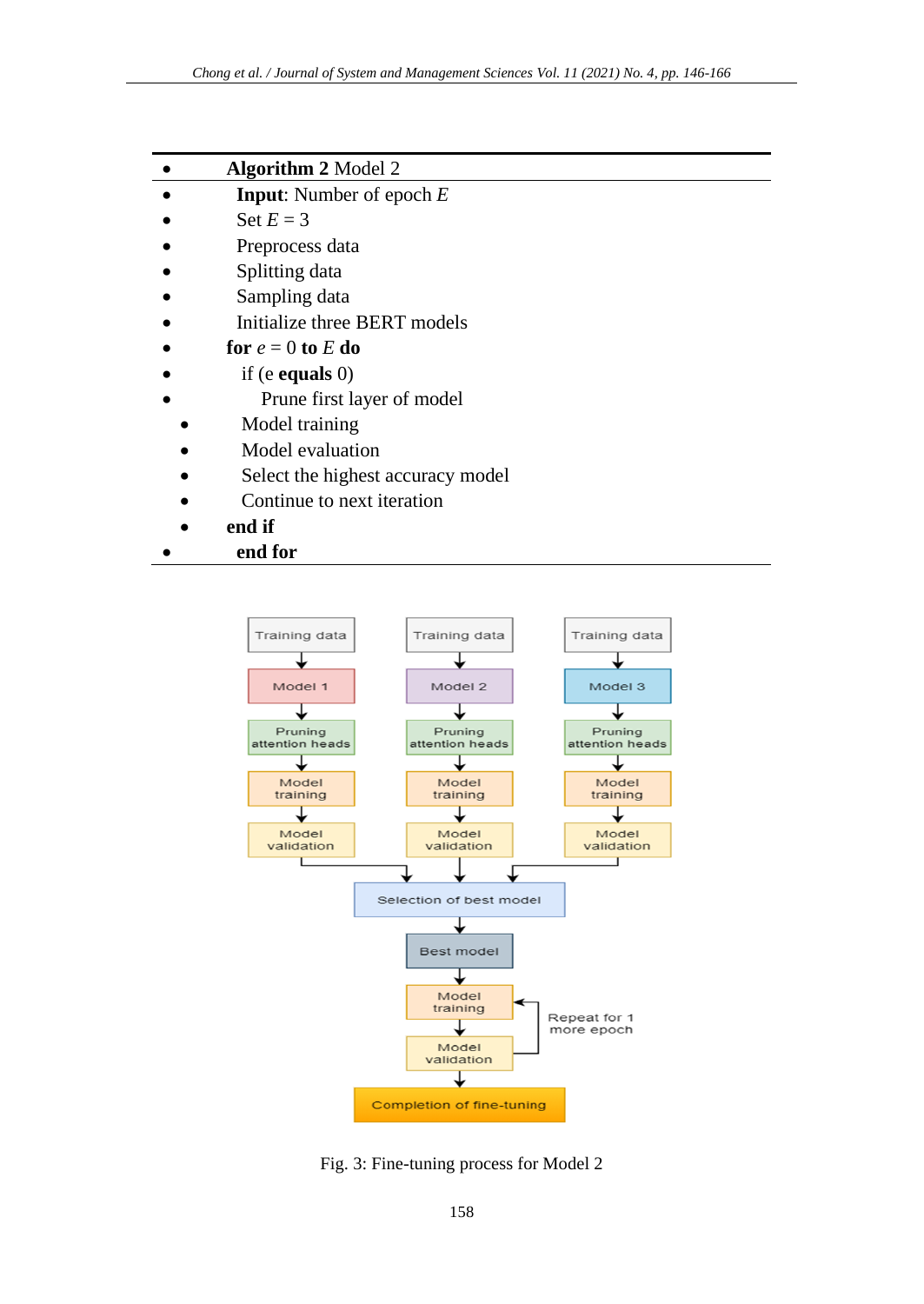Data sampling is performed three separate times on both training and validation data randomly to produce three sets of sampled data. As the data is sampled randomly without replacement, the process is carried out on a shuffled data. Hence, the three sampled data have a different sequence of data that is used to train each of the three models. Three models are initialized by loading the pre-trained BERT model from the Hugging Face library with the additional layer on top for every three models. The BERT model used is BERT-Base, Uncased, which has 12-layer, 768-hidden, 12-heads, and 110M parameters. Same parameter values are initialized for each of the models to start learning. During the first epoch, all attention heads in the first layer of the three models are pruned. Then, the three models are trained and evaluated based on the validation data. According to the evaluation result, the model with the highest accuracy value is selected to be the best model. The best model is further trained and evaluated for two more epochs.

## **5. Implementation**

#### **5.1. Dataset**

The dataset used in this paper is Corpus of Linguistic Acceptability (CoLA) and consists of 10,657 sentences from 23 linguistics publications (Warstadt et al., 2019). Although the target application of work is text classification for service manual documents, no open-source service manual dataset is currently available. Nonetheless, the CoLA dataset consists of the different categories of sentences extracted publication, which is highly similar to data types of the service manual. Hence, it is chosen to benchmark our approach in data classification using the BERT model. Each sentence is annotated for its acceptability in terms of grammatical by their original authors expertly. The dataset is split into two parts, which are used for training and testing. There are four attributes and 8551 instances in the training set, while 516 instances in the testing set. "Attribute 1" contains the code representing the source of the sentence. "Attribute 2" and "Attribute 3" represent the acceptability judgment label and the acceptability judgment as notated initially by the author, respectively. Finally, "Attribute 4" contains the sentence itself. The target class has two values: 0 for "unacceptable" and 1 for "acceptable". The number of instances for the training and testing set is shown in Table 1. There is no missing data in the dataset. However, the dataset is imbalanced due to the difference in the number of instances between the two classes.

|                |                 | <b>No. of Instances</b> |  |  |
|----------------|-----------------|-------------------------|--|--|
| <b>Classes</b> | <b>Training</b> | <b>Test</b>             |  |  |
| 0-unacceptable | 2528            | 162                     |  |  |
| 1-acceptable   | 6023            | 354                     |  |  |
| Total          | 8551            | 516                     |  |  |

Table 1: Distribution of instances in training and test sets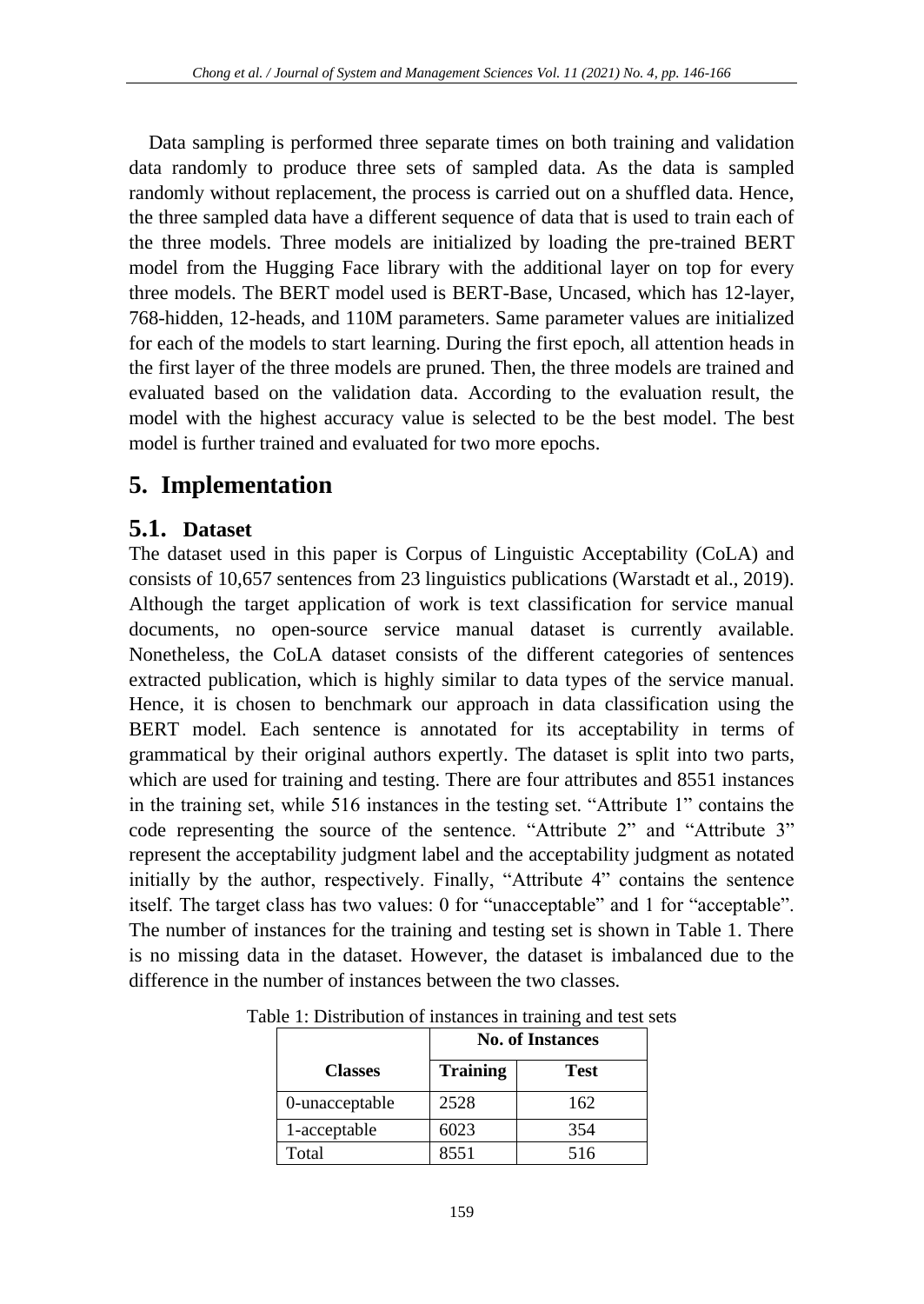#### **5.2. Experiment Setup**

The experiment of this study is carried out using the hardware by Google Colab GPU, Tesla T4. Once the dataset is loaded, the raw data are pre-processed using token embeddings, segment embeddings, and positional embeddings. These steps are needed to prepare the data to train two different NLP tasks: masked language modeling and sentence prediction. Once the input data is processed to the proper format, the BERT model can proceed to be explicitly fine-tuned according to the given task while achieving high performance. In this study, BertForSequenceClassification is integrated with "bert-base-uncased" as the BERT mode. BertForSequenceClassification is an interface provided by the Hugging Face PyTorch implementation built on top of a pre-trained BERT model. It is designed to handle a specific task, which is to classify sentences in this case. AdamW is used as the optimizer for this model. The parameters are tuned according to Table 2. The model is further trained with the processed dataset to be well-suited for the given task. Four BERT-based models are tested in this experiment: BERT (Devlin et al., 2018), BERT-CNN (Safaya et al., 2020), and the two proposed models – Model 1 and Model 2. The initialization for Model 1 and Model 2 is done by loading BertForSequenceClassification as the model. Each mo del is then further trained with the given dataset to learn from the experience and improve their performance in classifying the input data.

| <b>Parameter Name</b>    | Value  |
|--------------------------|--------|
| No. of Epochs            | 3      |
| <b>Batch Size</b>        | 16     |
| Optimizer                | AdamW  |
| Epsilon                  | $1e-8$ |
| Learning Rate            | $2e-5$ |
| <b>Training Steps</b>    | 1284   |
| <b>Training: Testing</b> | 80:20  |

Table 2: Parameters used for model training and tuning

## **6. Results and Discussion**

The performance of the proposed Multi-model Transfer Learning approach has been evaluated based on accuracy, recall, precision, F-measure, Matthews correlation coefficient (MCC), and ROC area. Tab. 3 shows the confusion matrix of all models. It can be seen that Model 2 is able to classify the text with the most true-labeled text of 429 instances consisting of true positive (TP) and true negative (TN) counts, while the base BERT model only has 417 cases of them

As shown in Table 4, both Model 1 and Model 2 are able to outperform the base BERT and BER-CNN models in terms of MCC score and accuracy. Model 1 and Model 2 have successfully enhanced the model's performance for MCC results from 0.529 to 0.591 and 0.592 respectively, in contrast to the BERT model. There is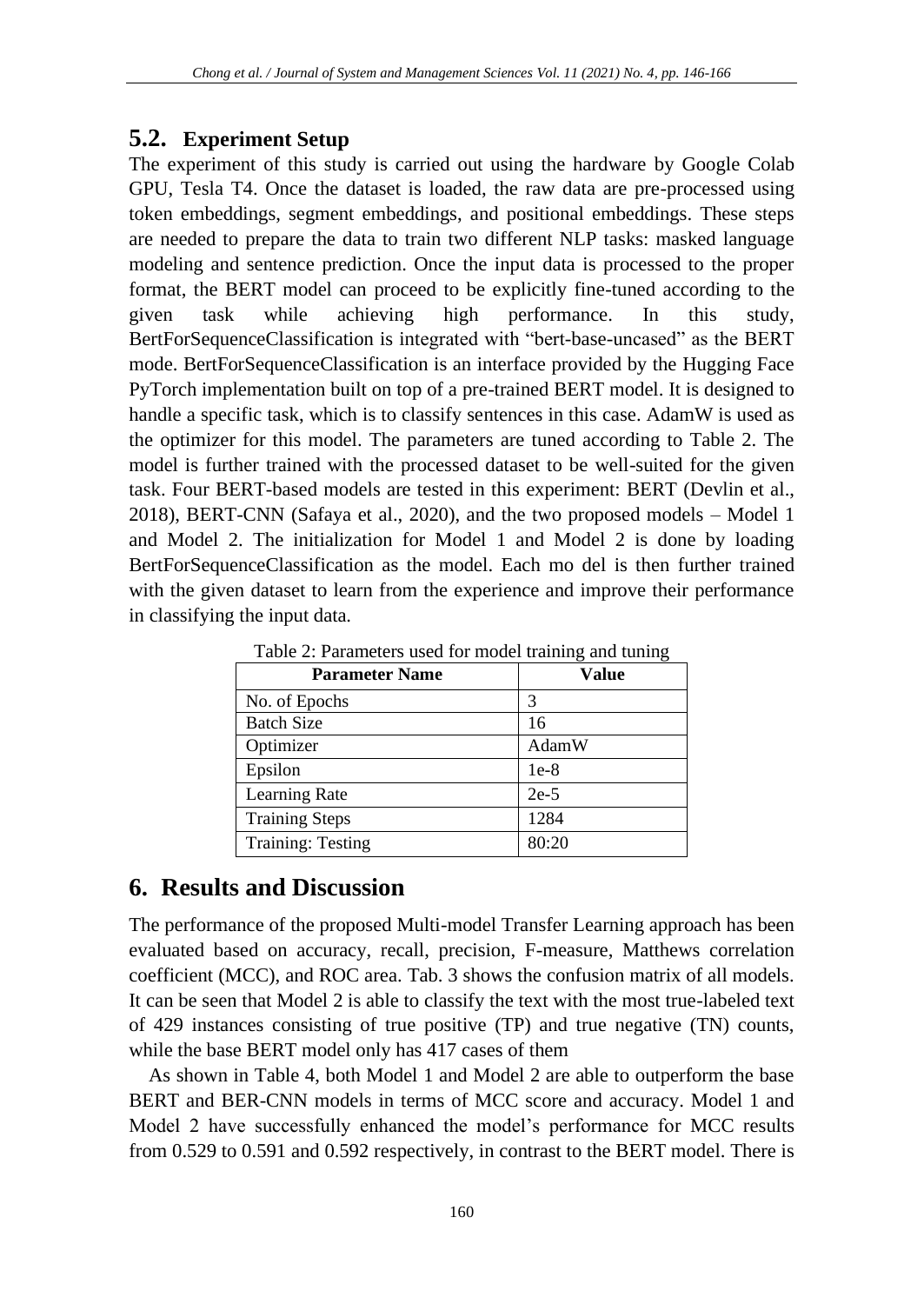an increase of 11.72% and 11.91% for Model 1 and Model 2 from the base BERT model. While comparing the performance with BERT-CNN, Model 1 achieves 16.34% higher accuracy while Model 2 outperforms with 16.54% higher accuracy. As a high value of F1-score is desirable for adequate classification performance, Model 1 and Model 2 both have achieved higher F1-score and ROC area as well than the base BERT model. Therefore, it can be concluded that both the proposed BERT models have succeeded in outperforming the base BERT model. Despite the base BERT model has the lowest training time among all the models in this experiment, the significant performance boost of our proposed methods outweighs the slightly increased training time.

| Model           | TP  | FP | TN | FN |
|-----------------|-----|----|----|----|
| <b>BERT</b>     | 333 | 78 | 84 | 21 |
| <b>BERT-CNN</b> | 334 | 83 | 76 | 20 |
| Model 1         | 336 | 72 | 90 | 18 |
| Model 2         | 339 | 72 | 90 | 14 |

Table 3: Parameters used for model training and tuning

| <b>Metric</b>     | <b>BERT</b> | <b>BERT-CNN</b> | <b>Model 1</b> | <b>Model 2</b> |
|-------------------|-------------|-----------------|----------------|----------------|
| <b>MCC</b>        | 0.529       | 0.508           | 0.591          | 0.592          |
| Accuracy          | 0.808       | 0.800           | 0.831          | 0.831          |
| Precision         | 0.810       | 0.801           | 0.828          | 0.825          |
| Recall            | 0.941       | 0.944           | 0.952          | 0.958          |
| F1-Score          | 0.871       | 0.866           | 0.886          | 0.886          |
| ROC Area          | 0.730       | 0.716           | 0.760          | 0.757          |
| Training Time (s) | 430         | 581             | 546            | 840            |

Table 4: Comparison of performance measures

The experimental results for selecting the optimum parameter values can be obtained from Tables  $5 - 7$ . As seen in the results, not all models were able to perform well when using the suggested parameter values from Table 2. Each model has its own set of parameter values tailored and tuned accordingly to ensure the best performance on the respective task. Meanwhile, both proposed models, Model 1 and Model 2 are shown to have the best performance by using the parameter values in Table 2.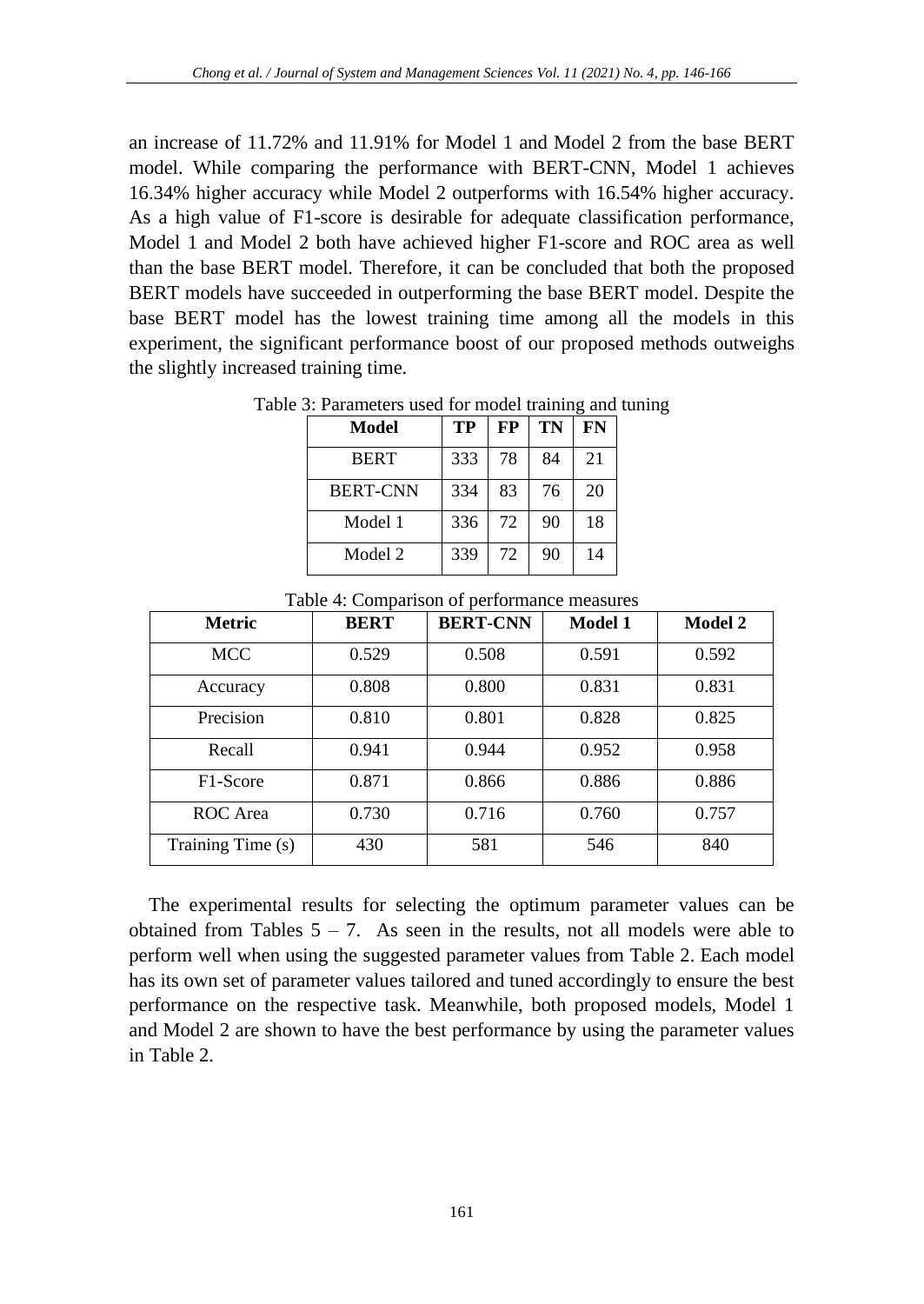|                   | J 0         |                 |                |                |  |
|-------------------|-------------|-----------------|----------------|----------------|--|
| <b>Batch Size</b> | <b>BERT</b> | <b>BERT-CNN</b> | <b>Model 1</b> | <b>Model 2</b> |  |
|                   | 0.529       | 0.503           | 0.530          | 0.460          |  |
|                   | 0.546       | 0.503           | 0.550          | 0.504          |  |
| 16                | 0.529       | 0.519           | 0.591          | 0.592          |  |
| 32                | 0.550       | 0.519           | 0.556          | 0.561          |  |
| 64                | 0.519       | 0.540           | 0.550          | 0.529          |  |

Table 5: Comparison of MCC with varying batch size

| Table 6: Comparison of MCC with varying epoch |       |             |                 |                |                |
|-----------------------------------------------|-------|-------------|-----------------|----------------|----------------|
|                                               | Epoch | <b>BERT</b> | <b>BERT-CNN</b> | <b>Model 1</b> | <b>Model 2</b> |
|                                               |       | 0.540       | 0.477           | 0.535          | 0.540          |
|                                               |       | 0.535       | 0.514           | 0.591          | 0.592          |
|                                               |       | 0.529       | 0.503           | 0.581          | 0.586          |

|  | Table 7: Comparison of MCC with varying learning rate |  |
|--|-------------------------------------------------------|--|
|  |                                                       |  |

| <b>Learning Rate</b> | <b>BERT</b> | <b>BERT-CNN</b> | <b>Model 1</b> | <b>Model 2</b> |
|----------------------|-------------|-----------------|----------------|----------------|
| 1e-5                 | 0.545       | 0.519           | 0.529          | 0.545          |
| $2e-5$               | 0.529       | 0.503           | 0.591          | 0.592          |
| $3e-5$               | 0.561       | 0.498           | 0.545          | 0.545          |
| $4e-5$               | 0.505       | 0.536           | 0.519          | 0.545          |
| $5e-5$               | 0.534       | 0.541           | 0.546          | 0.530          |

In Table 8 and Table 9, the comparison results of the proposed methods are provided by varying the number of in-training validation and pruning. The default value of in-training validation is set to 10. Both models are shown to be performed better when in-training validation and pruning are incorporated in the models.

| Twite of Comparison of the C for in training vandation and praining |                |                |  |  |  |
|---------------------------------------------------------------------|----------------|----------------|--|--|--|
| Model                                                               | <b>Model 1</b> | <b>Model 2</b> |  |  |  |
| Without in-training validation                                      | 0.529          | 0.545          |  |  |  |
| With in-training validation                                         | 0.591          | 0.592          |  |  |  |
| Without pruning                                                     | 0.545          | 0.545          |  |  |  |
| With pruning                                                        | 0.519          | 0.545          |  |  |  |

Table 8: Comparison of MCC for in-training validation and pruning

| Table 9: Comparison of MCC with varying in-training validation |  |  |
|----------------------------------------------------------------|--|--|
|                                                                |  |  |

| Varying in-training validation | <b>Model 1</b> | <b>Model 2</b> |
|--------------------------------|----------------|----------------|
|                                | 0.581          | 0.540          |
|                                | 0.560          | 0.586          |
| l0                             | 0.591          | 0.592          |
| 12 (35)                        | 0.581          | 0.556          |
| 15(28)                         | 0.560          | 0.550          |
| 20                             | 0.535          | 0.540          |

Due to the imbalance ratio in the dataset, the MCC score is the most appropriate metric to evaluate the performance of each model. We can observe that our two proposed BERT models have shown their ability to classify text according to the predefined category. Both proposed BERT models have achieved higher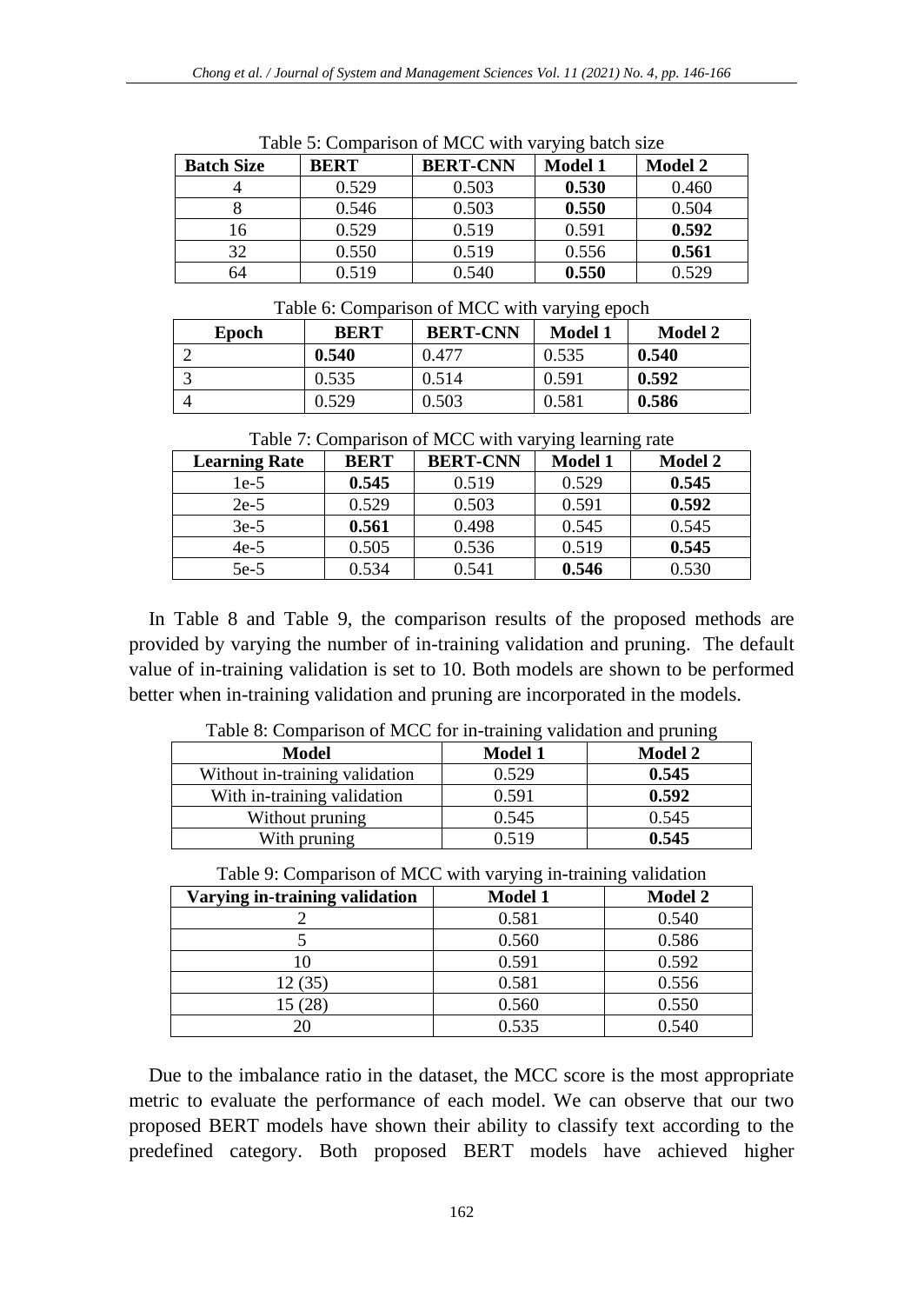performance, especially in MCC scores. We can also observe that Model 1 has better stability than Model 2. Model 2 is unstable due to the random seed used in the experiment. The seed number of the model is not fixed as the model is driven by the randomness of data order since it has shown that certain data order has performed well than others. If the randomness of the model is overcome by using a fixed seed number, the model will not be able to identify the best training data order as a fixed order will be used. Model 1 can generate a stabilized result due to a fixed seed number in the model to generate a reciprocate result. This model's training time is also lower than Model 2 as only one model is used for training. Although the effectiveness of training data order is not examined in this model, this model managed to pull off a competitive result compare to Model 2 while offering a lower computational time. In summary, the experimental results have shown the potential of our two proposed methods in improving the BERT model for text classification.

## **7. Conclusion**

Automated Document Knowledge Mining and Classification System is valuable for automating categorization and data storage in the knowledge base without human intervention. Users can easily retrieve the desired knowledge from the knowledge base with a minimal amount of time. As evidenced by our experimental studies, both proposed BERT models, namely Model 1 and Model 2, outperformed the BERT and BERT-CNN models. Our models achieve superior performance by applying multi-model transfer learning with pruning and fine-tuning techniques. Further work could be done to improve the classification accuracy of the BERT model by training it on a specific task or domain. It is also possible to implement automatic noise removal for raw data and to include it in the model as part of ongoing research. Furthermore, the optimization algorithm could be integrated into the fine-tuning of the model to lower the computational time. More features could also be added to the web application while improving the interface so the system will be ready for production.

# **Conflicts of Interest**

The authors declare that they do not have any conflicts of interest regarding the present study.

## **References**

Adhikari A., Ram A., Tang R. & Lin J. (2019). Docbert: Bert for document classification. *arXiv preprint arXiv:1904.08398*.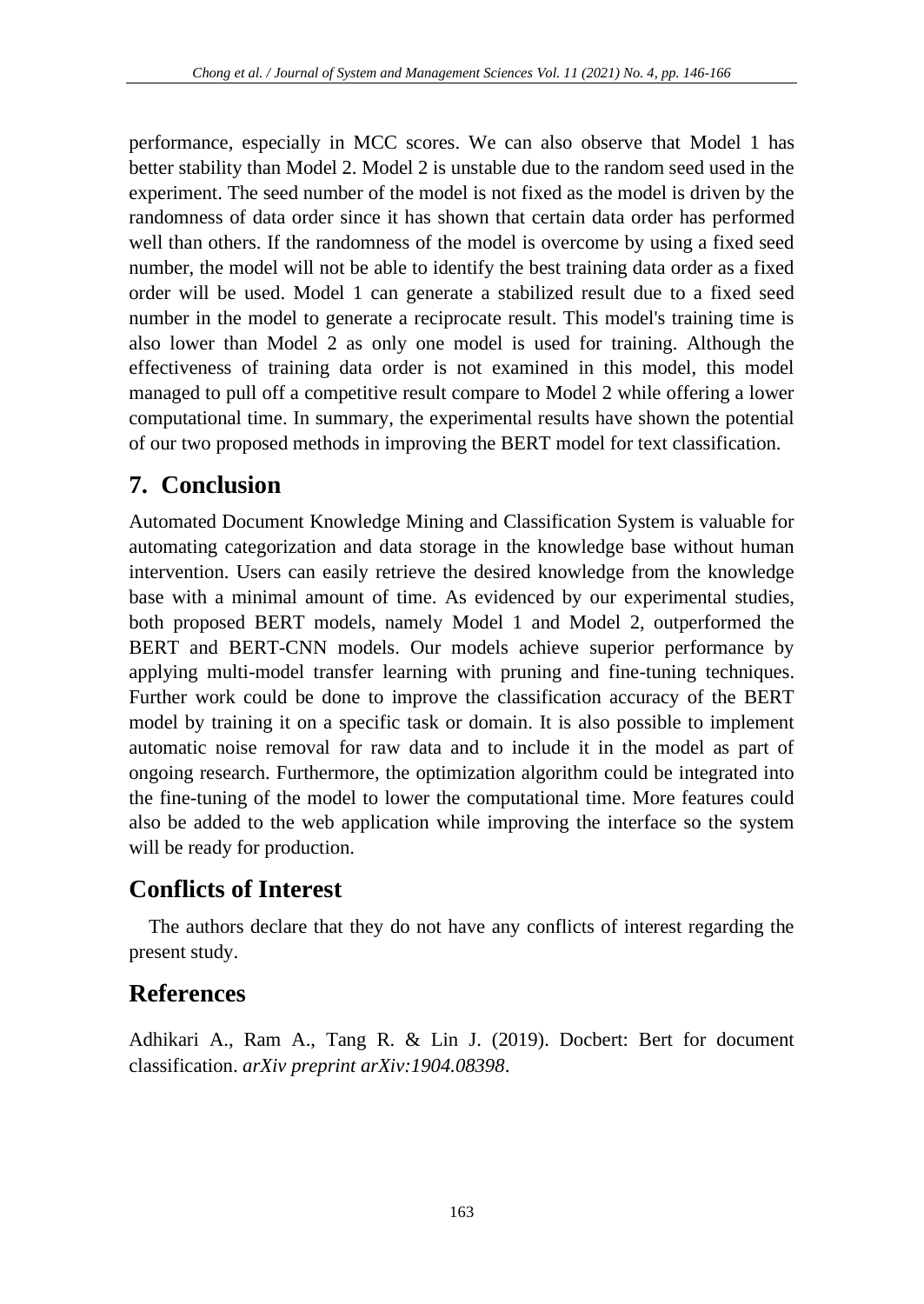Conneau A., Schwenk H., Barrault L. & Lecun Y. (2017). Very Deep Convolutional Networks for Text Classification. *In European Chapter of the Association for Computational Linguistics EACL'17*.

Dadgar S. M. H., Araghi M. S. & Farahani M. M. (2016, March). A novel text mining approach based on TF-IDF and Support Vector Machine for news classification. *In 2016 IEEE International Conference on Engineering and Technology (ICETECH)*, 112-116, IEEE.

Devlin J., Chang M. W., Lee K. & Toutanova K. (2018). Bert: Pre-training of deep bidirectional transformers for language understanding. *arXiv preprint arXiv:1810.04805*.

Durgesh K. S. & Lekha B. (2010). Data classification using support vector machine. *Journal of theoretical and applied information technology*, 12(1), 1-7.

Howard J. & Ruder S. (2018). Universal language model fine-tuning for text classification. *ArXiv preprint arXiv:1801.06146*.

Islam M. S., Jubayer F. E. M. & Ahmed S. I. (2017, February). A support vector machine mixed with TF-IDF algorithm to categorize Bengali document. *In 2017 international conference on electrical, computer and communication engineering (ECCE)*, 191-196, IEEE.

Khan A., Baharudin B., Lee L. H. & Khan K. (2010). A review of machine learning algorithms for text-documents classification. *Journal of advances in information technology*, 1(1), 4-20.

Krishnalal G., Rengarajan S. B. & Srinivasagan K. G. (2010). A new text mining approach based on HMM-SVM for web news classification. *International Journal of Computer Applications*, 1(19), 98-104.

Kumar A., Dabas V. & Hooda P. (2018). Text classification algorithms for mining unstructured data: a SWOT analysis. *International Journal of Information Technology*, 1-11.

Ma X., Xu P., Wang Z., Nallapati R. & Xiang B. (2019, November). Domain adaptation with BERT-based domain classification and data selection. *In Proceedings of the 2nd Workshop on Deep Learning Approaches for Low-Resource NLP (DeepLo 2019)*, 76-83.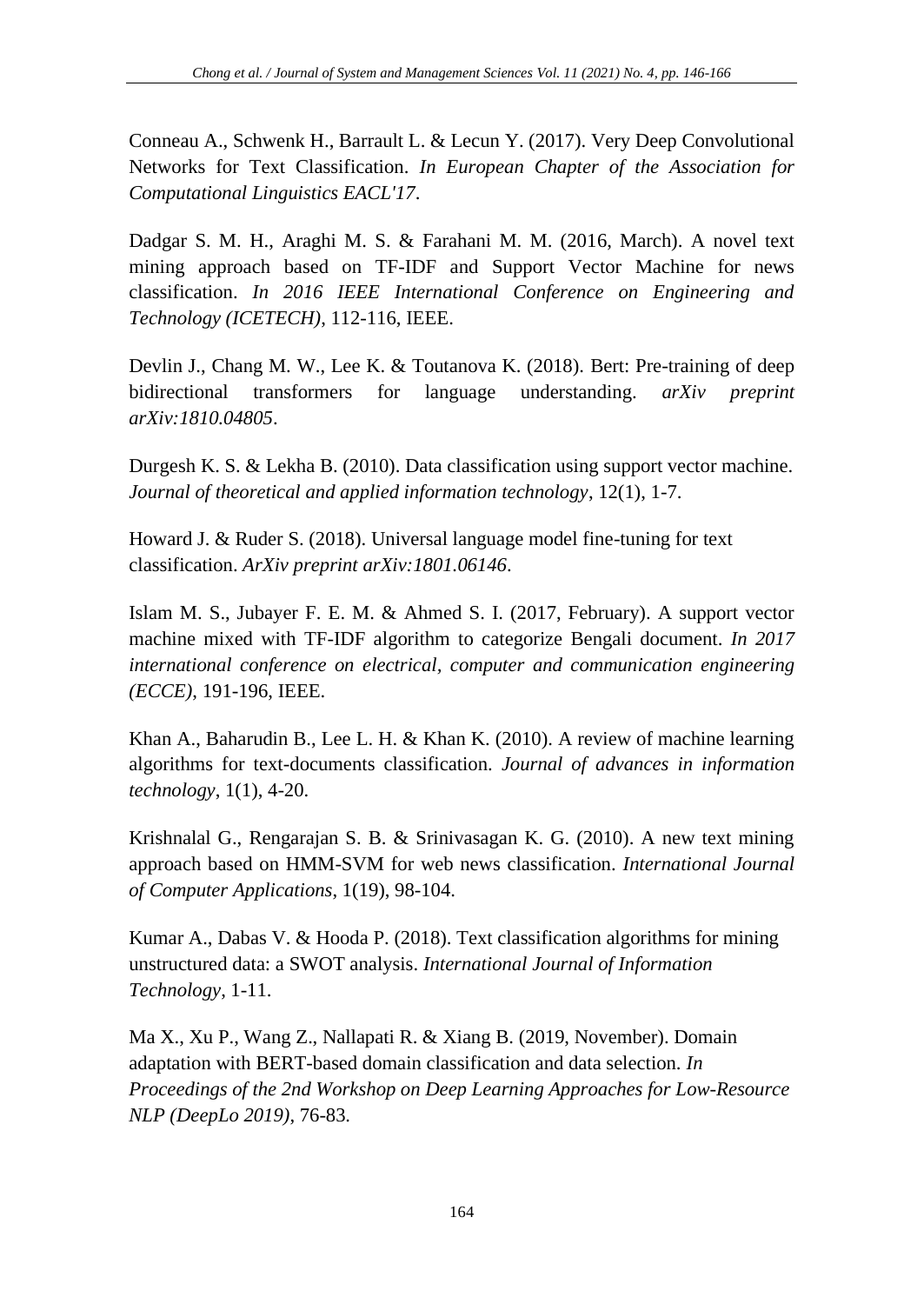Mahmood A. T., Kamaruddin S. S., Naser R. K. and Nadzir M. M. (2020). A Combination of Lexicon and Machine Learning Approaches for Sentiment Analysis on Facebook. *Journal of System and Management Sciences*, 10(3), 140-150.

Ou X., Cao Y. & Mu X. (2014). Classification of Sentiment Sentences Based on Naive Bayesian Classifier. *Journal of Logistics, Informatics and Service Science*, 1(2), 55-62.

Riel A. & Boonyasopon P. (2009). A knowledge mining approach to document classification. *The Asian International Journal of Science and Technology in Production and Manufacturing*, 2(3), 1-10.

Safaya A., Abdullatif M. & Yuret D. (2020, December). Kuisail at semeval-2020 task 12: Bert-cnn for offensive speech identification in social media. *In Proceedings of the Fourteenth Workshop on Semantic Evaluation*, 2054-2059.

Sajjad H., Dalvi F., Durrani N. and Nakov P. (2021). On the effect of dropping layers of pre-trained transformer models. *arXiv preprint arXiv:2004.03844v2*.

Sarioglu E., Choi H. A. & Yadav K. (2012, December). Clinical report classification using natural language processing and topic modeling. *In 2012 11th International Conference on Machine Learning and Applications*, 2, 204-209. IEEE.

Sun C., Qiu X., Xu Y. & Huang X. (2019, October). How to fine-tune BERT for text classification? *In China National Conference on Chinese Computational Linguistics*, 194-206, Springer, Cham.

Uysal A. K. & Gunal S. (2014). The impact of preprocessing on text classification. *Information Processing & Management*, 50(1), 104-112.

Wan C. H., Lee L. H., Rajkumar R. & Isa D. (2012). A hybrid text classification approach with low dependency on parameter by integrating K-nearest neighbor and support vector machine. *Expert Systems with Applications*, 39(15), 11880-11888.

Warstadt A., Singh A., & Bowman S. R. (2019). Cola: The corpus of linguistic acceptability (with added annotations).

Xu Y., Qiu X., Zhou L. & Huang X. (2020). Improving bert fine-tuning via selfensemble and self-distillation. *arXiv preprint arXiv:2002.10345.*